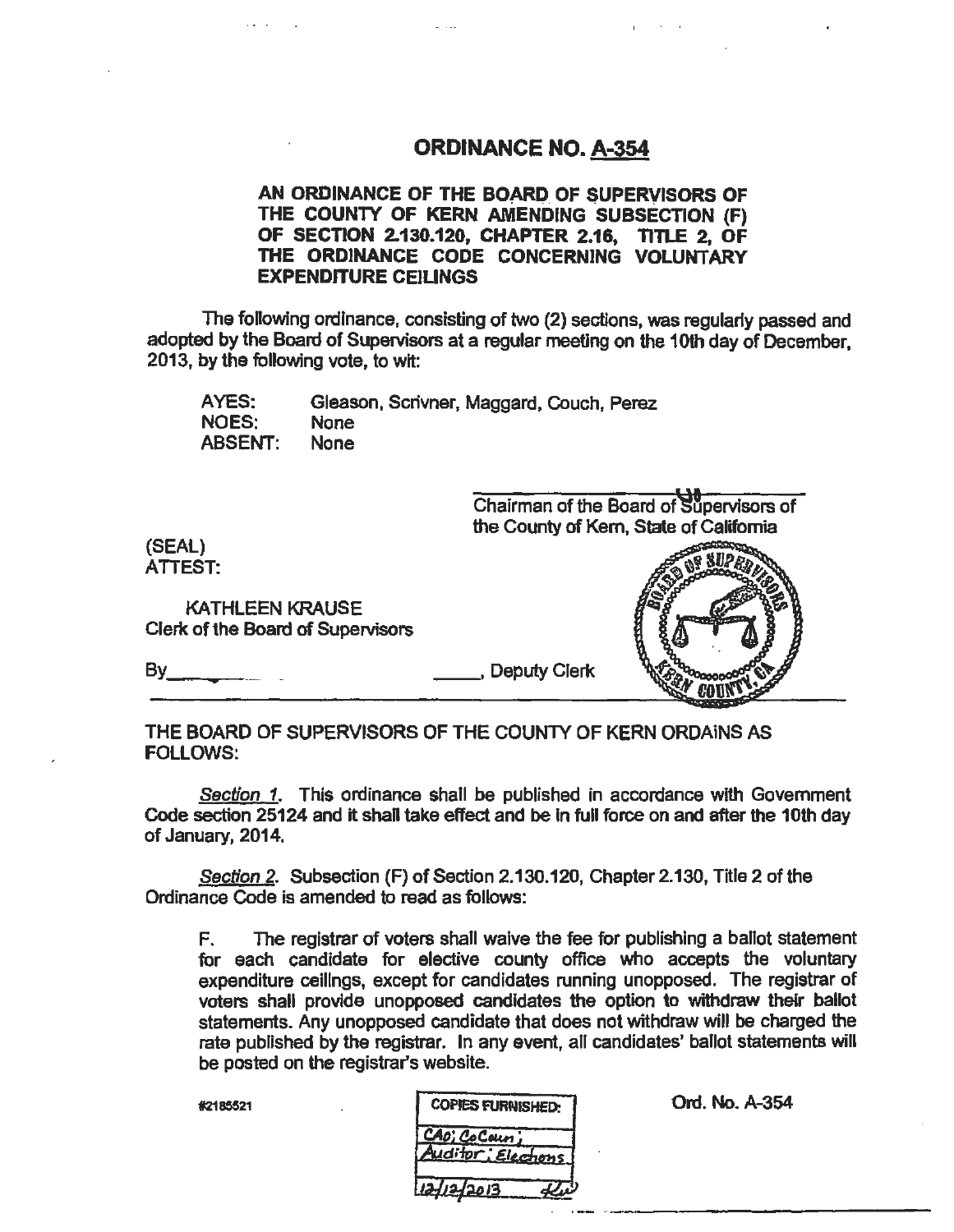# KERN COUNTY Campaign Finance Reform



## CONTENTS

#### **ORDINANCE**

Ordinance No. A-341, Approved 01/08/2003

#### ORDINANCE AMENDMENTS

- Ordinance No. G-7065, Approved 12111/2003
- Ordinance No. A-343, Approved 1011512003
- Ordinance No. A-342, Approved 06/1812003

#### **RESOLUTIONS**

• Resolution No. 2003-220, Approved 06111l2003

\*Setting Compensation for Members of the Kem County Local Campaign Finance Hearing Panel

#### **REGULATIONS**

- Summary Of Proceedings, Pg. 4. 1212/2003.
- 03.400: Reporting Requirement for Candidates who have Accepted the Voluntafy Expenditure Ceilings; Regulation 03,401. Approved 12/02/2003

 $\mathbf{L}$ 

 $\sim 100$  km s  $^{-1}$ 

 $\Delta \sim 40$ 

 $-\gamma$   $-$ 

- 03,500: Multiple Campaign Committees and Officeholder Expenses; Regulation 03.5Q1. Approved 12/02/2003
- Summary of Proceedings, Pg. 3, 10/07/2003
- 03.300; Payment of Fee for Publishing the Ballot Statement; Regulation 03.301. Approved 10/07/2003
- Summary of Proceedings, Pg. 3, 06/10/2003
- 03.100: PRE·2003 ELECTIONS Regulations 03.101 .03.102. 03.103: Approved 06/10/2003

#105434 02IOQ/04

 $\mathbf{r}$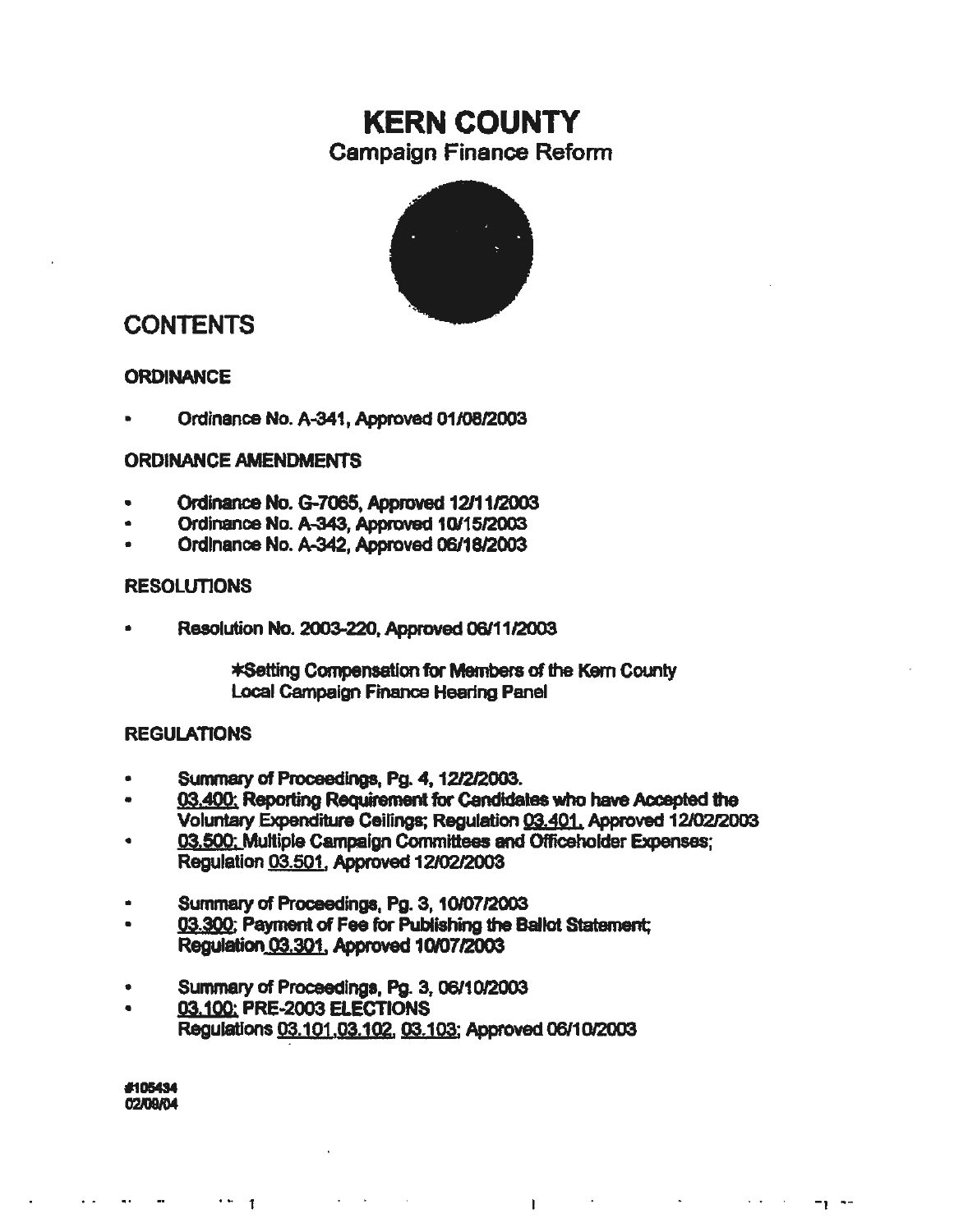# ORDINANCE NO. A-34t

#### AN ORDINANCE OF THE COUNfY OF KERN, STATE OF CALIFORNIA, ADDING CHAPTER 2.130, CONSISTING OF SECTIONS 2.130.010 THROUGH 2.130.230, TO TITLE 2 OF THE ORDINANCE CODE OF THE COUNTY OF KERN RELATING TO CAMPAION FINANCE REFORM

#### THE PEOPLE OF THE COUNTY OF KERN ORDAIN AS FOLLOWS:

Section 1. This ordinance shall take effect and be in full force on and after the 1st day of January, 2003, and shall be published once in The Bakersfield Californian, a newspaper of general circulation, published in the county of Kern, state of California.

Section 2. Chapter 2.130 is hereby added to Title 2 of the Ordinance Code of the county of Kem to read as follows:

Chapter 2.130

• ., I

#### KERN COUNTY CAMPAIGN FINANCE REFORM

#### Sections:

| 2.130.010        | <b>Name.</b>                                                                 |
|------------------|------------------------------------------------------------------------------|
| 2.130.020        | Purpose.                                                                     |
| 2.130.030        | Relation to the Political Reform Act of 1974.                                |
| 2.130.040        | <b>Definitions.</b>                                                          |
| 2.130.050        | <b>Contribution limitations.</b>                                             |
| 2.130.060        | Aggregation of contributions.                                                |
| 2.130.070        | <b>Election cycles.</b>                                                      |
| 2.130.080        | Prohibition on multiple campaign committees.                                 |
| 2.130.090        | Prohibition on transfers.                                                    |
| 2.130.100        | Loans to county candidates and elective county                               |
|                  | officers and their controlled committees.                                    |
| 2.130.110        | Money, goods, or services received by officials treated<br>as contributions. |
| <b>2.130.120</b> | Voluntary expenditure ceilings.                                              |
| 2.130.130        | Reporting of cumulative contributions.                                       |
| 2.130.140        | Kern County Local Campaign Finance Hearing Panel.                            |
| 2.130.150        | Administrative actions.                                                      |
| 2.130.160        | <b>Penalties.</b>                                                            |
| 2.130.170        | <b>Statutes of limitations.</b>                                              |
| 2.130.180        | <b>Payment and collection.</b>                                               |
|                  |                                                                              |

 $\mathbf{f}$ 

 $\sim$   $\sim$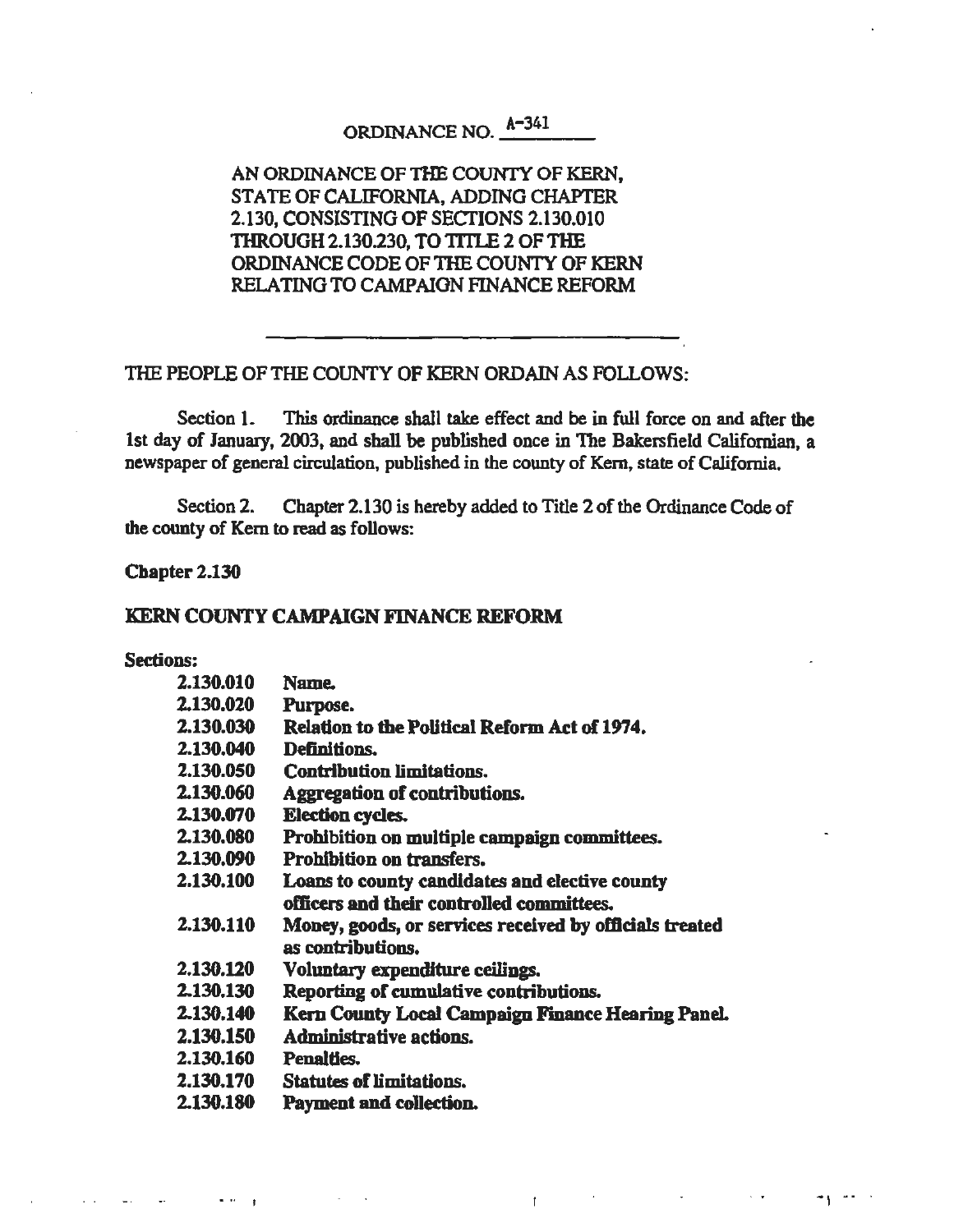| 2.130.190 | Applicability of other laws.            |
|-----------|-----------------------------------------|
| 2.130.200 | Severability.                           |
| 2.130.210 | Interpretation of ordinance.            |
| 2.130.220 | Amendments and additional requirements. |
| 2.130.230 | Effective date.                         |

#### 2.130.010 Name.

Chapter 2.130 shall be known and tnay be cited as the "Kem County Campaign Finance Reform Ordinance."

#### 2.130.020 Purpose.

The purpose of this ordinance is to promote public trust in governmental institutions and the electoral process, to negate the appearance of corruption, and to curtail the financial strength of certain individuals or organizations froni permitting them to exercise a disproportionate or controlling influence on the election of Kern County candidates. To further these purposes, this ordinance is designed to protect individual voters by reducing the potential influence and appearance of influence resulting from large campaign contributions and, thereby, promote the integrity of the process of electing Kem County candidates and the integrity of Kem County government.

#### 2.130.030 Relation to the Political Reform Act of 1974.

This ordinance is intended to supplement the Political Reform Act of 1974 as amended. Unless a word or term is specifically defined in this ordinance or the contrary is stated or clearly appears from the context, words and terms shall have the same meaning as when they are used in title 9 of the California Government Code, in which the Political Reform Act of 1974 is codified, and as supplemented by the Regulations of the Fair Political Practices Commission as set forth in title 2, division 6 of the California Code of Regulations, as the same may be from time to time amended.

#### 2.130.040 Deftnltions.

 $\sim 10$ 

A. County candidate: "county candidate'' means any individual who is a candidate for supervisor, sheriff-coroner-public administrator, district attorney, auditorcontroller-county clerk, assessor-recorder, treasurer-tax collector, or superintendent of schools or, in the event any of the listed consolidated county offices are separated, any of the separated offices.

B. Elective county officer: "elective county officer" means any individual who is a supervisor, sheriff-coroner-public administrator, district attorney, auditorcontroller-county clerk, assessor-recorder, treasurer-tax collector, or superintendent of schools, whether appointed or elected or, in the event any of the listed consolidated county offices are separated, any individual occupying a separated office.

C. Person: "person" means an individual, proprietorship, firm, partnership, joint venture, syndicate, business trust, company, corporation, limited liability company, association, committee and any other organization or group of persons acting in concert

.<br>• المستوسم المراجع المراجع المراجع المراجع المراجع المراجع المراجع المراجع المراجع المراجع المراجع المراجع الم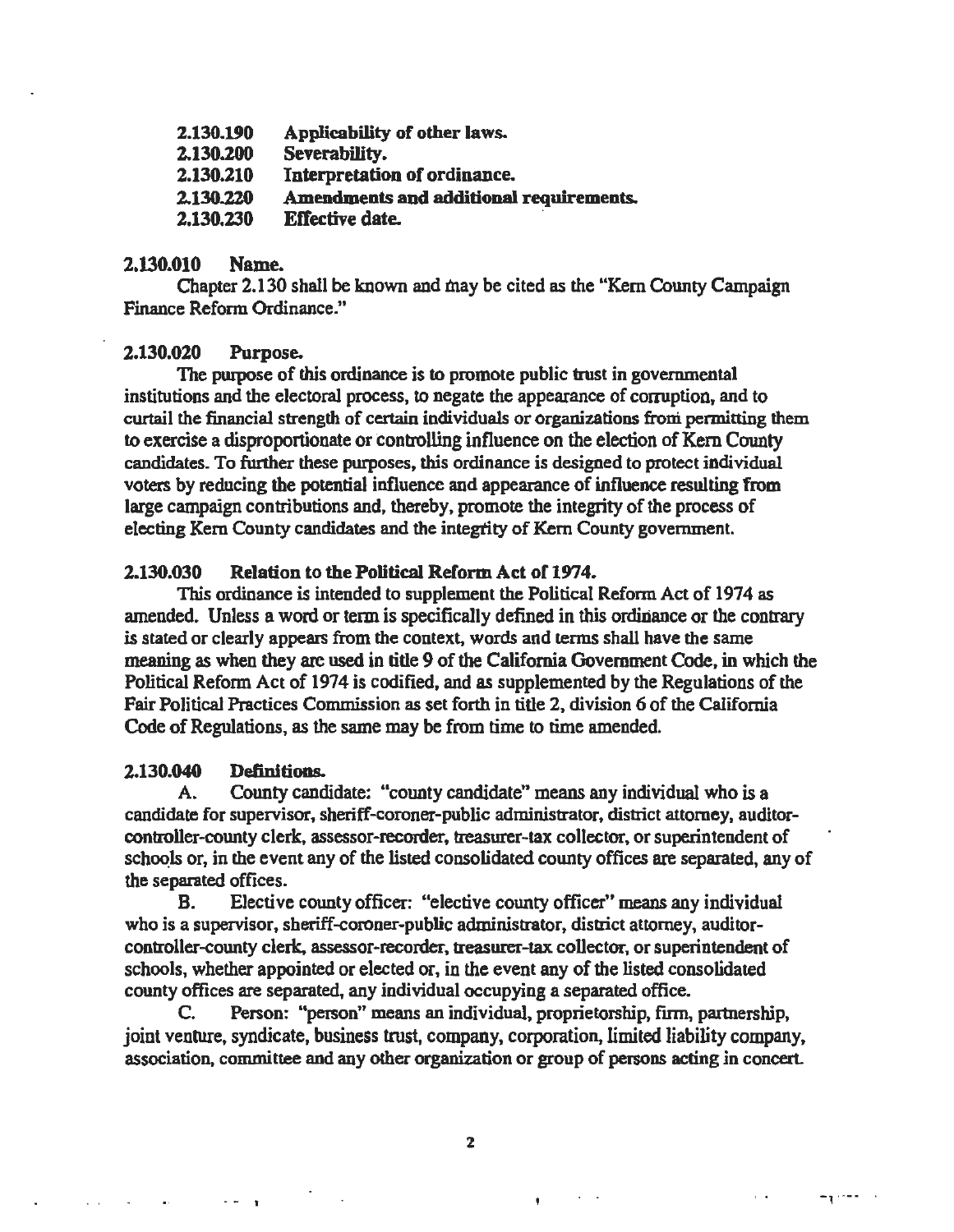#### 2.130.0SO Contribution limitations.

A. Except as provided in section 2.130.120, no person, other than political committees. shall contribute to any county candidate or to an elective county officer. or to the controlled committee of such a candidate or elective county officer, as defined in Government Code section 82016, and no such county candidate, elective county officer or candidate-controlled committee shall accept from any such person, amounts totaling more than \$500 for each of the following elections for which the individual is a candidate: a primary election, a general (rimoff) election, a special election, a special runoff election, a recall election, or a recall replacement election.<br>B. Except as provided in section 2.130.120, no political

Except as provided in section 2.130.120, no political committee of two or more persons, as defined in section 82013 of the Government Code, shall make a contribution or contributions to any county candidate or to an elective county officer or to the controlled committee of such a county candidate or elective county officer, and no such candidate, elective county officer or controlled committee shall accept from any such committee, a contribution or contributions totaling more than \$1,500 for each of the following elections for which the individual is a candidate: a primary election, a general (runoff) election, a special election, a special runoff election, a recall election, or a recall replacement election.

C. Any person supporting or opposing a county candidate or candidates at a primary election, a general (runoff) election, a special election, a special runoff election, or a recall election, or a recalJ replacement election shall do so in accordance with this ordinance and any related regulations.

D. The contribution limit provisions of this section shall not apply to a county candidate's contribution of his or her personal funds to his or her own campaign committee, but shall apply to contributions from a spouse.

#### 2.130.060 Aggregation of contributions.

For pwposes of the limitations in this ordinance, the following shall apply:

A. All contributions made by a sponsored committee to a county candidate or an elective county officer (or to a committee controlled by such candidate or officer) shall be combined with those contributions made by the sponsor(s) of the committee, and the combined amount shall not exceed the limits established in section 2.130.050.

B. Two (2) or more entities shall be treated as one (1) person when any of the following circumstances apply:

1. The entities share the majority of members of their boards of directors.

2. The entities share two (2) or more officers.

3. The entities are owned or controlled by the same majority shareholder or shareholders.

4. The entities are in a parent-subsidiary relationship.

C. An individual and any general or limited partnership in which the individual has a fifty (50) percent or more share, or an individual and any corporation in which the individual owns a controlling interest (fifty (50) percent or more), shall be treated as one (1) person.

3

، المساوس العامل العامل العامل العامل العامل العامل التي تعامل العامل العامل العامل العامل التي والسما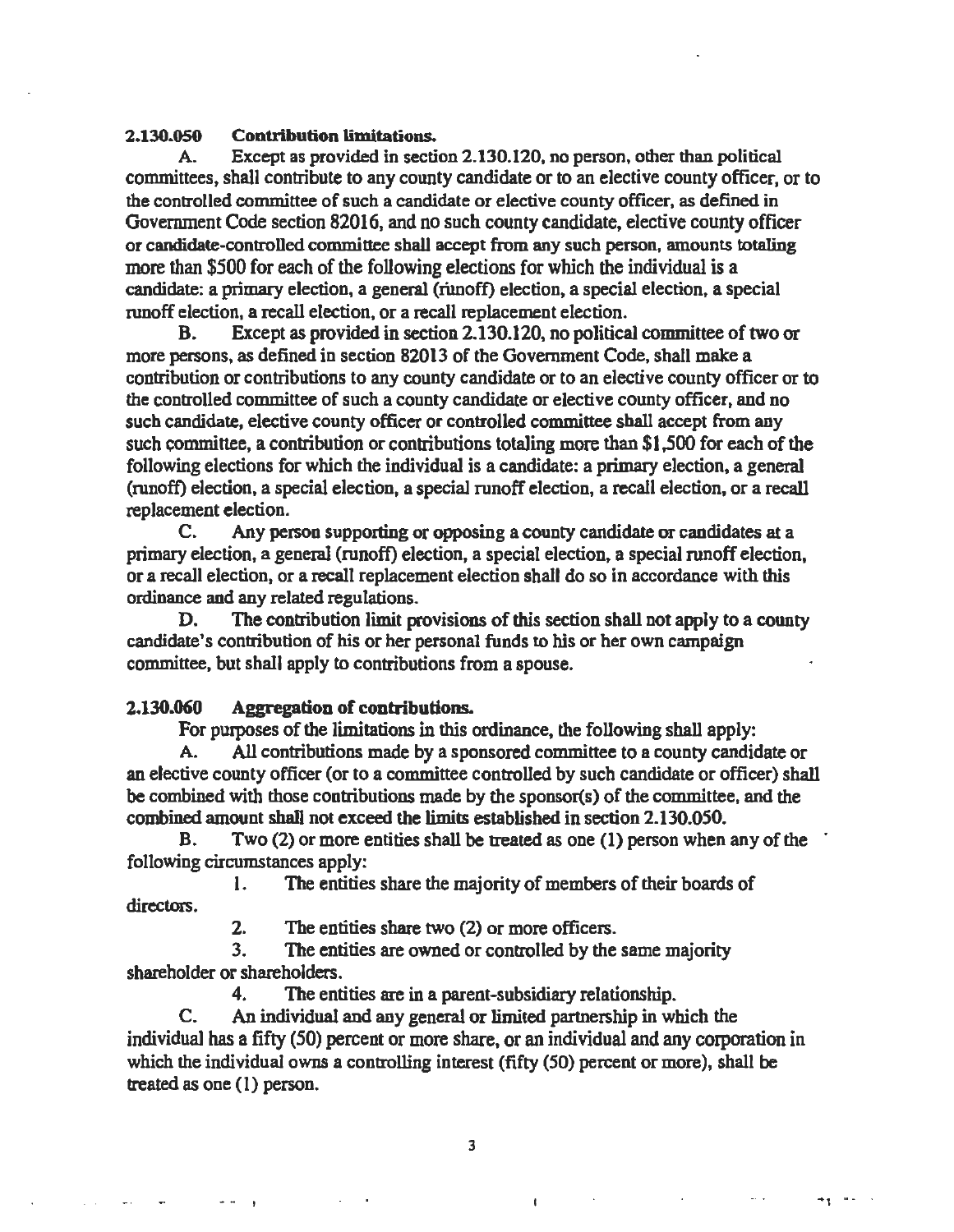D. No committee that supports or opposes a county candidate shall have as a majority of its officers individuals who serve as the majority of officers on any other committee which supports or opposes the same candidate. No such committee shall act in concert with, or solicit, or make contributions on behalf of any other committee. This provision shall not apply to treasurers of committees if these treasurers do not recommend or control in any way a decision on whether the candidate or candidates receive contributions.

E. Contributions by a husband and wife shall not be aggregated.

F. Contributions by children under eighteen (18) years of age shall be treated as contributions made by their parents or legal guardians, one half by each parent or one half by each legal guardian, as applicable.

#### 2.130.070 Election cycles.

 $\mathcal{A}^{(1)}$ 

A. Primary and general (runoff) elections: For purposes of the limits of this ordinance and reporting procedures, contributions and expenditures made at any time between the final date for making contributions to the last election for that same elective county office and June 30th of the present election year shall be considered primary election contributions. If there is a general (runoff) election, then contributions made from July 1 through December 31 of the election year shall be considered general (runoff) election contributions. Contributions made after the end of such periods may be attributed to debt reduction for such elections, provided they are within the contributor's contribution limits as set forth in section 2.130.050.

B. Special and special runoff elections: For purposes of the limits applicable to special elections and special runoff elections, contributions made between the date on which a vacancy occurs in the office for which a special election is called and the date of the special election shall be considered special election contributions. Contributions between the day after the special election and the date of the special runoff election shall be considered special runoff election contributions. Contributions made after the date of . such elections may be attributed to debt reduction for such elections, provided they are within the contributor's contribution limits as set forth in section 2.130.050.

C. Recall and recall replacement elections: For pwposes of the limits applicable to recall and recall replacement elections, contributions made between the date on which a notice of intent to circulate recall petition is served on the elective county officer subject to the recall and the date of the recall election shall be considered recall election and recall replacement election contributions. Contributions made after the date of such elections may be attributed to debt reduction for such elections, provided they are within the contribution limits set forth in section 2.130.050.

D. Contributions made or attributed to a primary, general (runoff), special, special runoff. recall or recall replacement election may be made at any time to the county candidate or elective officer to pay for (1) attorney's fees for litigation or administrative action which arises directly out of a candidate's or elected officer's alleged violation of state or local campaign, disclosure, or election laws, (2) for a fine or assessment imposed by any governmental agency for violations of this ordinance or the Political Reform Act of 1974, (3) for a recount or contest of the validity of an election, or

4

 $\mathbf{I}$ 

 $-1 - 1$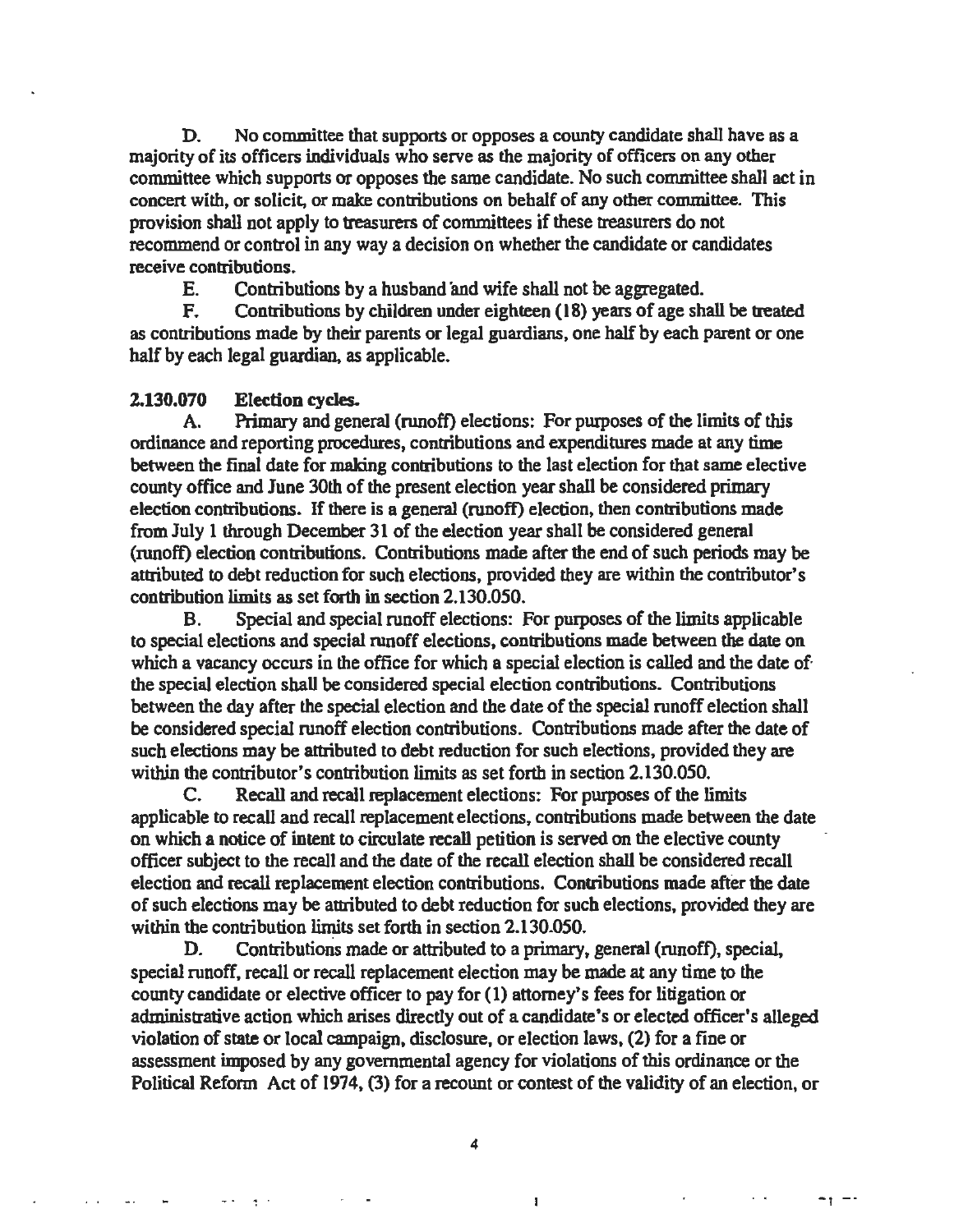(4) for any expense directly associated with an external audit or unresolved tax liability of the campaign by the county candidate or the candidate"s controlled committee.

#### 2.130.080 Prohibition on multiple campaign committees.

A county candidate or an elective county officer shall have no more than one (1) controlled campaign committee for election to a county office. Such a committee shall have only one (1) bank account out of which all qualified campaign and office holder expenses related to that county office shall be made. This section does not prevent a county candidate or an elective county officer from establishing another committee solely for the purpose of running for a state, federal, city, special district, or other county office or for opposing his or her recall, or primarily formed to support or oppose a ballot measure.

#### 2.130.090 Prohibition on transfers.

A. No committee controlled by a county candidate or elective county officer shall make any contributions to any other committee supporting or opposing any other county candidate or elective county officer that exceed the contribution limits of section 2.130.050 (a).

B. No contributions shall be accepted by any county candidate or elective county officer, or by any committee controlled by such county candidate or elective county officer, from any other committee controlled by a federal, state, or local candidate or officeholder that exceed the contribution limits of section 2.130.0SO(a).

C. This section shall not prohibit a county candidate from making a contribution from his or her own personal funds to his or her own candidacy or to the candidacy of any other candidate for elective county office.

#### 2.130.100 Loans to county candidates and elective county officers and their controlled committees.

A. A loan shall be considered a contribution from the maker and the guarantor of the loan and shall be subject to the contribution limitations· of this ordinance. This section does not apply to loans made by a county candidate or elective county officer to his or her controlled committee for elective county office.

B. Every loan to a county candidate or elective county officer or his or her controlled committees shall be by written agreement which shall be reported on the campaign statement after which the loan is first made. Each county candidate or elective county officer shall maintain in his or her committee's records a copy of the written loan agreement.

C. The proceeds of a loan made to a county candidate or elective county officer by a commercial lending institution in the regular course of business on the same tenns available to members of the public shall not be subject to the contribution limitations of this ordinance if the loan is made directly to the county candidate or elective county officer or his or her controlled committee. The guarantors of such a loan shall remain subject to the contribution limits of this ordinance.

*s* 

العملية التي تعالى المناطق التي تعالى التي تعالى التي تعالى التي تعالى التي تعالى التي تعالى التي تعالى التي ت<br>العملية التي تعالى المناطق التي تعالى التي تعالى التي تعالى التي تعالى التي تعالى التي تعالى التي تعالى التي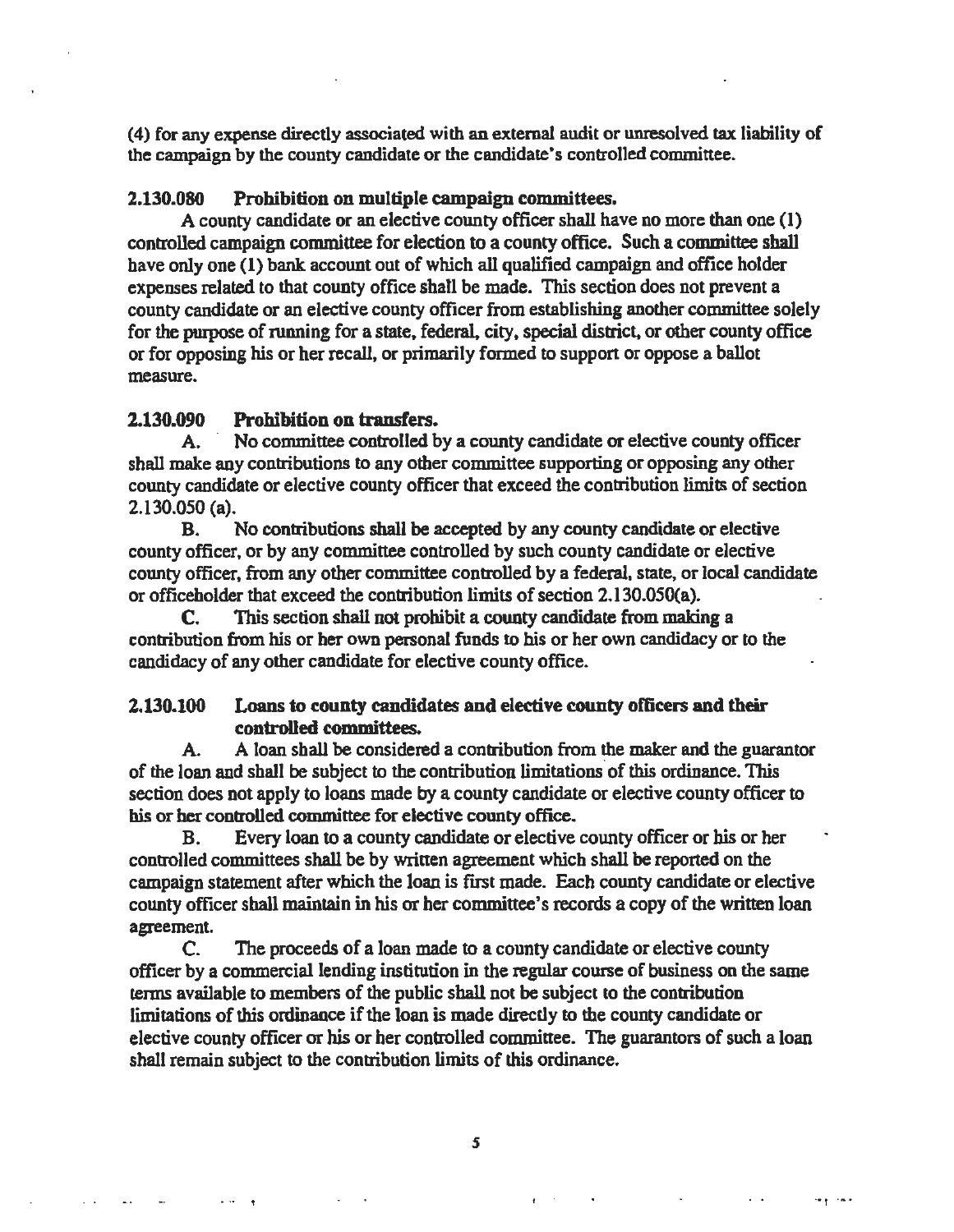D. Extensions of credit (other than loans pursuant to subsection (c) of this section) for a period of more than thirty (30) days are subject to the contribution limitations of this ordinance. Provided. however, an ordinary account is stated as of the due date thereof, and an extension of credit shall not become a contribution if the vendor makes commercially reasonable efforts to collect on the obligation for which credit was extended.

E. This section shall apply only to loans and extensions of credit used or intended for use for campaign purposes ot which are otherwise connected with the holding of public office.

#### 2.130.110 Money, goods, or services received by officials treated as contributions.

Any funds, property, goods, or services other than government funds, received by elective county officers which are used, or intended by the donor or by the recipient to be used. for campaign expenses (including legal expenses) or expenses related to holding public office, as described in article 4 of chapter 9 of the Government Code, commencing with section 89510, shall be considered campaign contributions and shall be subject to the limitations of this ordinance. However, the contribution limits of section 2.130.050 shall not apply to the county candidate or elective county officer's reimbursement for reasonable travel expenses related to holding public office.

#### 2.130.120 Voluntary expenditure ceilings.

 $\sim 10$ 

A. In order to reduce the appearance of a corrupting influence from campaign contributions by reducing the demand for raising private money, the county of Kem hereby establishes voluntary expenditure ceilings for candidates for elective office.

B. For candidates for the office of board of supervisors and for the controlled  $\cdot$ committees of candidates for the board of supervisors, a voluntary expenditure ceiling is established in the amount of one hundred thousand dollars (\$100,000) of expenditures for the primary election and one hundred fifty thousand dollars (\$150,000) of expenditures for the general election (if applicable). These ceilings shall also apply to any special, special runoff, recall, and recall replacement election.

C. For candidates for the office of district attorney, county sheriff-coronerpublic administrator, and county assessor-recorder, auditor-controller-county clerk, treasurer-tax collector, superintendent of schools, and for the controlled committees of such candidates, a voluntary expenditure ceiling is established in the amount of two hundred thousand doJlars (\$200,000) of expenditures for the primary election and two hundred fifty thousand (\$250,000) of expenditures for the general election (if applicable). These ceilings shall also apply to any special, special runoff, recall, and recall replacement election. In the event any of the listed consolidated offices are separated. the voluntary expenditure ceilings established above shall apply to the candidates for the separated offices.

D. Each candidate for such office shall file with the registrar of voters of the county a written statement of acceptance or rejection of the voluntary expenditure ceilings before accepting any contributions.

6

الم الجميع هذا الله عليه الله عليه الله عليه الله عليه الله عليه الله المستقل التي تتم التي تتم التي تتم الله ا<br>المستقل المستقل الله عليه الله الله عليه الله عليه الله عليه الله عليه الله عليه الله عليه الله عليه الله علي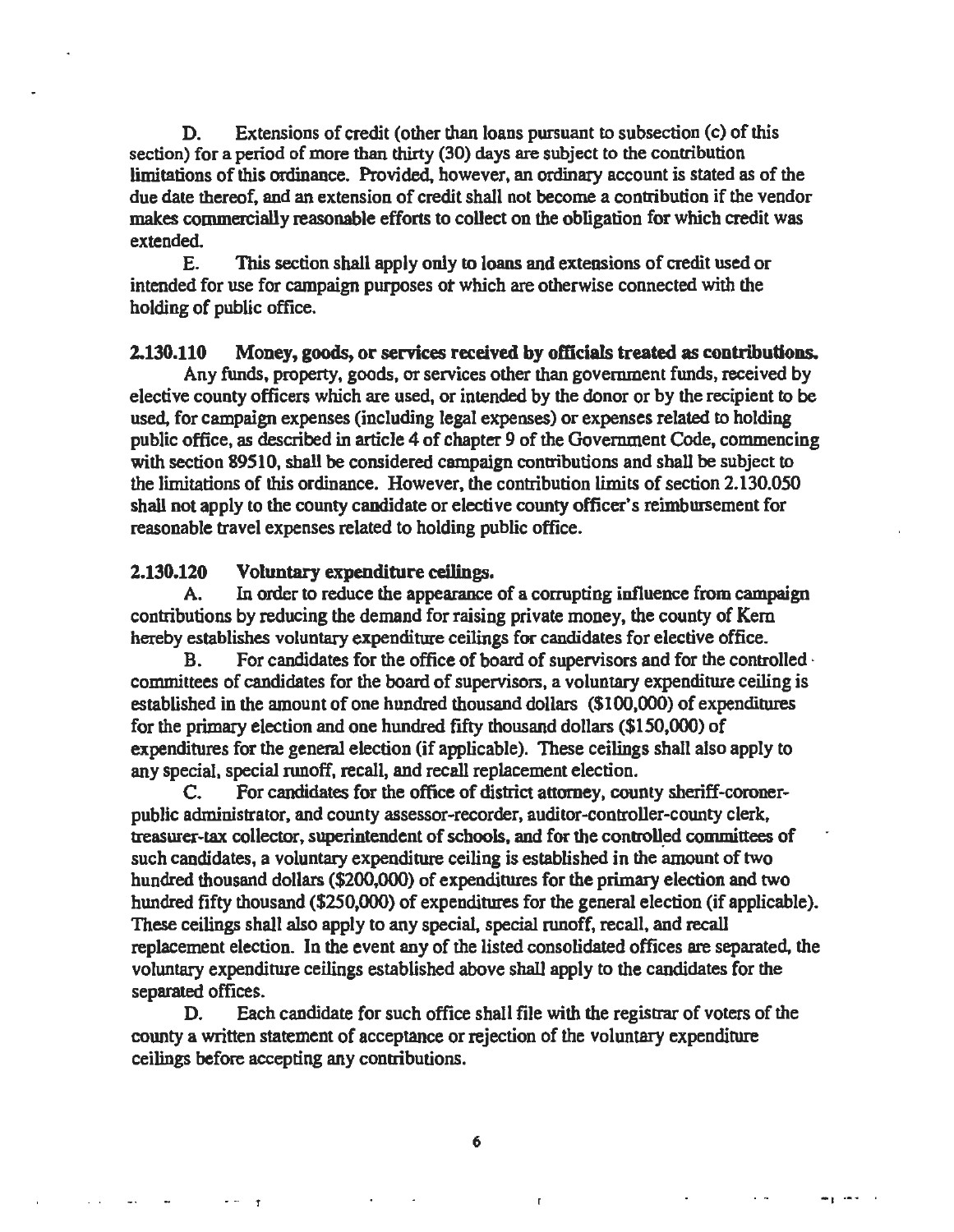1. Candidates who accept the expenditure ceilings set forth in this section shall not be subject to the contribution limits of section 2.130.050 (a) and (b), but such candidate and their controlled committee shall be subject to a contribution limit of one thousand dollars (\$1,000) from any person and three thousand dollars (\$3,000) from any political committee for each election for which the person is a candidate.

2. Candidates who decline to accept the voluntary expenditure ceilings set forth above shall be subject to the contribution limits established in section 2.130.050.<br>  $3.$  Any candidate who declined to accept the voluntary expenditure

Any candidate who declined to accept the voluntary expenditure ceilings in this section but who nevertheless did not exceed the recommended spending limits in the primary, or special election, may file a statement of acceptance of the expenditure ceilings for the remainder of the election within 14 days following the primary or special election.

4. Once a candidate exceeds the expenditure ceilings specified in this section, the other candidates for that office are no longer bound by their voluntary acceptance of the expenditure ceilings. Candidates must notify the registrar in writing, by personal delivery, guaranteed overnight delivery, telegram, mailgram., or facsimile within 24 hours of exceeding the expenditure ceilings of this section. The registrar must notify the other candidates for that office in writing, by personal delivery, guaranteed overnight delivery, telegram, mailgram, or facsimile, of the notice given by the candidate exceeding the voluntary expenditure ceiling within the next 24 hours.

E. The registrar of voters shall issue a press release to be distributed to all general circulation newspapers in the county in a timely fashion, notifying the public of those candidates who have and have not accepted the voluntary expenditure ceilings.

F. The registrar of voters shall waive the fee for publishing a ballot statement for each candidate for elective county office who accepts the voluntary expenditure ceilings.

G. The registrar of voters shall designate in the ballot pamphlet those candidates for elective county office who have voluntarily agreed to the expenditure ceilings.

#### . 2.130.130 Reporting of cumuJative contributions.

Contributions received from any contributor during a reporting period which have a cumulative total of one hundred dollars (\$100) or more when added to all other contributions received from such contributor during the same election cycle shall be itemized and reported, both as to individual contribution amounts received during the current reporting period and the total cumulative amount received during the election cycle. Such amounts shall be reported on the required form as provided by the Fair Political Practices Commission, or shall be reported on a separate schedule appended to the required campaign statement. The term "election cycle" as used in this section shall mean the applicable period described in section 2.130.070.

#### 2.130.140 Kem County Local Campaign Finance Hearing Panel.

A. There is created and established the Kem County Local Campaign Finance Hearing Panel.

- let us a set of the set of the set of the set of the set of the set of the set of the set of the set of the set of the set of the set of the set of the set of the set of the set of the set of the set of the set of the s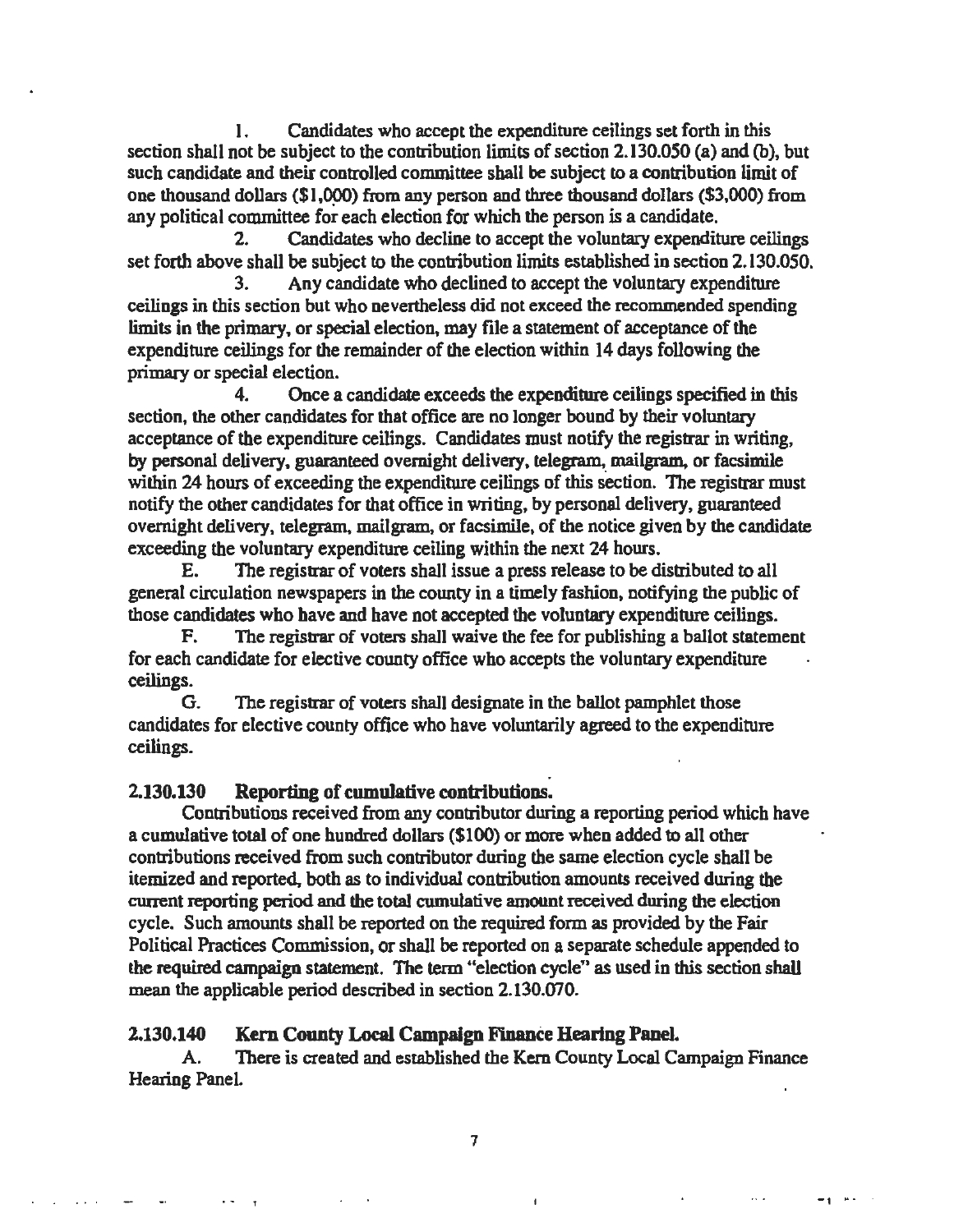B. The panel shall consist of three members.

C. Within ninety (90) days of the effective date of this ordinance, the board of supervisors shall appoint the members of the panel.

D. One member shall either be an attorney at law who has been admitted to practice before the courts of this state for at least five years prior to appointment or a retired attorney or judge. That member shall act as chairman of the Kem County Local Campaign Finance Hearing Panel. The other two members shall be residents of the county of Kem.

E. Each member shall serve for a term of three years. If a panel member is unable to serve out his term. the chairman of the board of supervisors shall appoint a replacement to serve out the remainder of the unexpired term. Any member whose term has expired shall continue to serve as a member until a successor has been appointed and qualified.

F. Members shall be compensated and reimbursed for expenses incurred in the performance of their duties in such amounts as provided by resolution adopted by the board of supervisors. The compensation provided shall be no less than \$100 per hearing day or partial hearing day.

G. The panel shall act only as a three (3) member panel for the transaction of its business. Provided that three (3) members are present, the panel shall act according to the majority of its members.

H. The clerk of the board of supervisors shall keep written minutes of its meetings, a copy of which shall be filed with the county clerk.

The county clerk shall furnish the panel with such clerical, administrative and other personnel necessary to perform its duties and responsibilities.

J. All meetings of the panel shall be subject to the Brown Act.

K. The panel shall hear administrative actions arising out of alleged violations of this ordinance and conduct other business incidental or necessary to that duty.

#### 2.130.150 Administrative actions.

A. Any person who intentionally or negligently violates any provision of *this*  ordinance shall be subject to an administrative penalty, as described in section 2.130.160, in an administrative action brought by a person registered to vote in Kem County.

B. If two (2) or more persons are responsible for any violation, they shall be jointly and severally liable. Any person who purposely causes any other person to violate any provision of this ordinance or who aids and abets any other person in a violation is subject to the penalties in section 2.130.160.

C. Any person, before filing an accusation in accordance with this ordinance, must first file with the district attorney a written request for the district attorney's office to investigate the propriety of commencing a criminal proceeding. The district attorney shall respond within forty (40) days after receipt of the request indicating whether the district attorney will commence the criminal proceeding. If the district attorney answers in the affirmative, negotiates a stipulation agreement or initiates a criminal proceeding within *55* days after notice of his decision to proceed, no further action may be brought unless the proceeding by the district attorney is dismissed without prejudice or the stipulated agreement is declared void by a court of competent jurisdiction.

8

 $-1$ 

 $-$  . (a)  $\frac{1}{2}$  ,  $\frac{1}{2}$  ,  $\frac{1}{2}$  ,  $\frac{1}{2}$  ,  $\frac{1}{2}$  ,  $\frac{1}{2}$  ,  $\frac{1}{2}$  ,  $\frac{1}{2}$  ,  $\frac{1}{2}$  ,  $\frac{1}{2}$  ,  $\frac{1}{2}$  ,  $\frac{1}{2}$  ,  $\frac{1}{2}$  ,  $\frac{1}{2}$  ,  $\frac{1}{2}$  ,  $\frac{1}{2}$  ,  $\frac{1}{2}$  ,  $\frac{1}{2$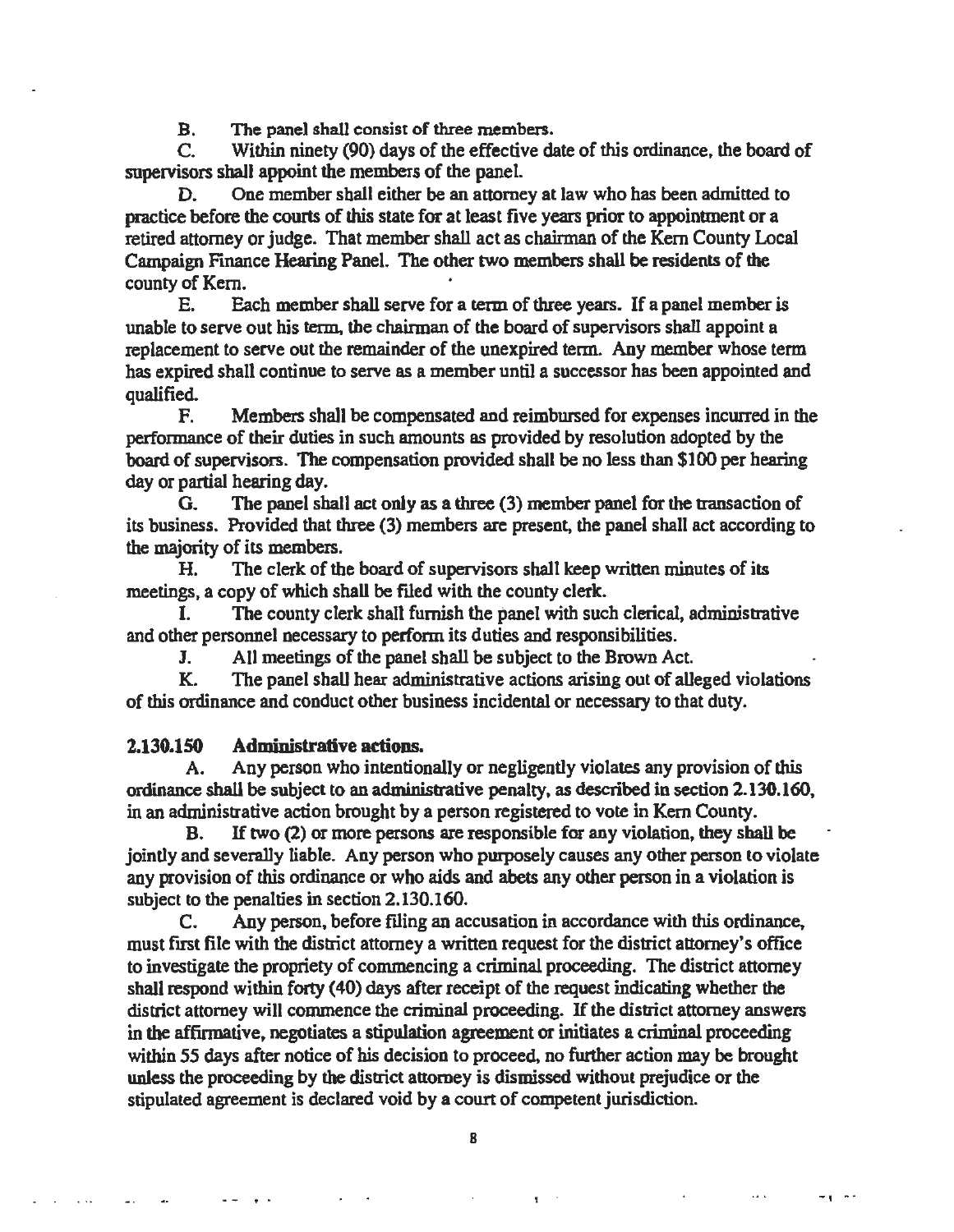D. A hearing to determine whether to impose an administrative fine under this ordinance shall be initiated by filing an accusation with the county clerk. The accusation shall be a written statement of charges which shall set forth in ordinary and concise language the acts or omissions with which the respondent is charged. to the end that the respondent will be able to prepare his defense. It shall specify the portion of the ordinance which the respondent is alleged to have violated, but shall not consist merely of charges phrased in the language of the ordinance. The accusation shall be verified. The verification may be on information and belief. Following the filing of an accusation, upon written request of the party filing the accusation, the respondent or the panel, the district attorney shall, to the extent permitted by law, provide both parties and the panel with a copy of all unprivileged documents relating to the request to investigate the propriety of commencing a criminal action.

E. Upon receipt of the accusation. the county clerk shall provide a copy of the accusation to the respondent along with a notice of a prehearing. The respondent may, but is not required to, file a written response to the accusation no later than ten (10) days prior to the prehearing date.

F. The county clerk shall set a prehearing to be heard by the panel and shall provide notice of that prehearing to all parties at least twenty (20) days prior to the prehearing. The notice shall be written and shall be either personally delivered or sent by United States mail, registered, postage pre-paid.

G. The parties shall attend the prehearing conference. At such conferences, the issues may be reviewed and the parties may be required to submit all documentary evidence and to designate which items may be introduced without objection. The parties may also be required to enter into a stipulation into the record as to those matters upon which they agree. At the prehearing, the chairman of the panel may issue orders relatingto exchanges of information and other requirements necessary to ensure a fair hearing in compliance with the constitutional mandate of due process. At the prehearing, or any time thereafter, the panel may dismiss the accusation upon a finding that it is frivolous.

H. Upon instruction by the chairman of the panel, the county clerk shall set a time and place of hearing. The county clerk shall provide notice of that hearing to all parties at least twenty (20} days prior to the hearing. The notice shall be written and shall be either personally delivered or sent by United States mail. registered, postage pre-paid.

Notwithstanding any other term or condition of this ordinance, the panel may set a hearing on an expedited basis provided that it finds that an expedited hearing is reasonably necessary to enforce the terms of this ordinance or to accomplish its purpose.

J. At the hearing. the party filing the accusation shall have the burden of establishing the violation by a preponderance of the evidence. The respondent may present evidence in rebuttal or in mitigation of fines or penalties.

K. All oral testimony shall be taken under oath or affirmation. The hearing need not be conducted according to the technical rules relating to evidence and witnesses. Any sort of relevant evidence may be admitted if it is the sort of evidence on which responsible persons are accustomed to rely in the conduct of serious affairs. Failure to enter timely objection to the evidence constitutes a waiver of the objection. Panel members may act only upon the basis of evidence properly admitted into the record. Panel members may not act or make a decision based upon information presented outside

 $\omega_{\rm eff} = \omega_{\rm eff}$ 

 $\cdots$ 

**ALCOHOL**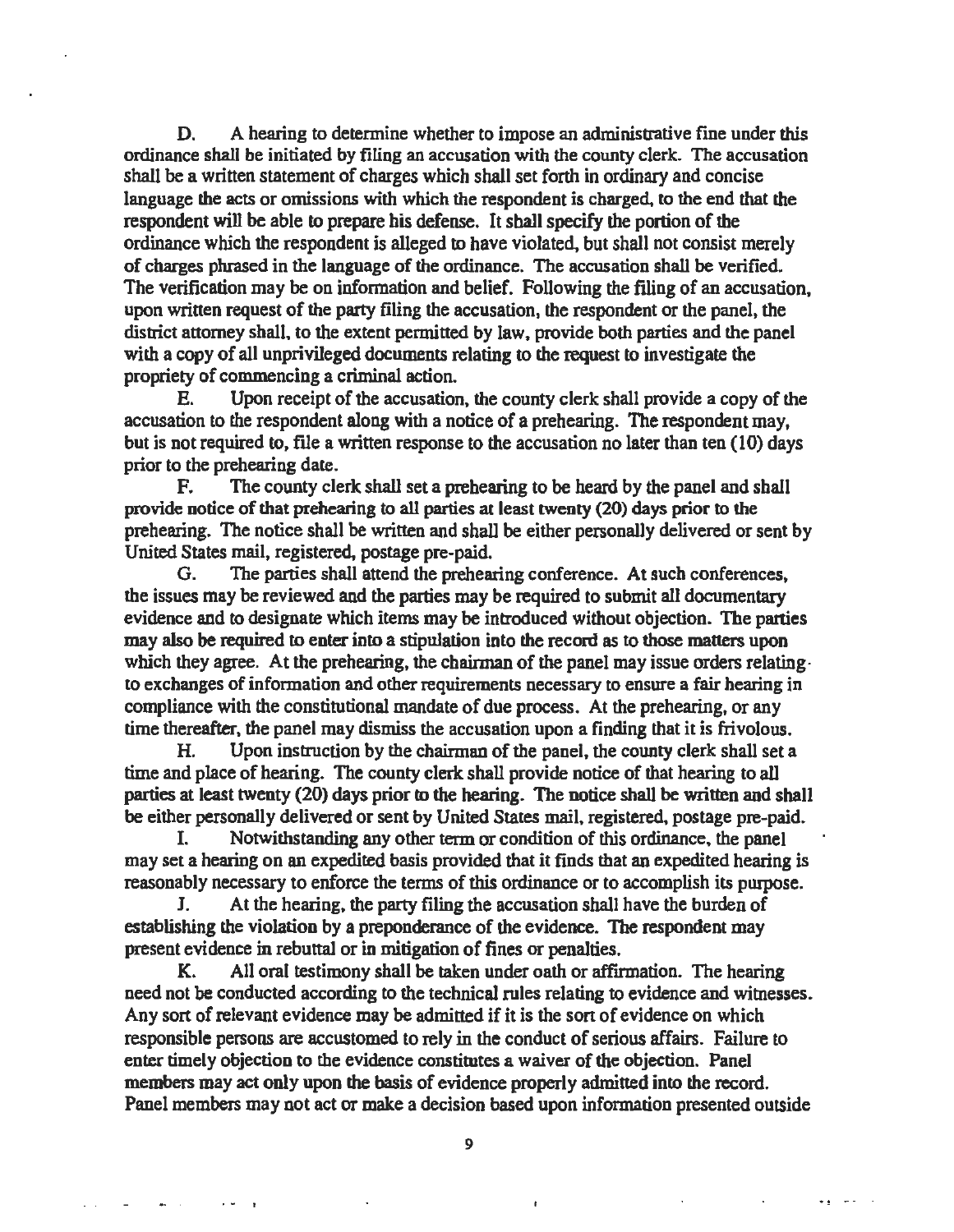of the hearing or personal research. A full and fair hearing shall be accorded the accusation. There shall be reasonable opportunity for the presentation of evidence, for cross-examination of all witnesses, for argument and rebuttal.

L. All hearings of the panel shall be recorded. Any party may, at his or her own expense, have the hearing reported by a stenographer. Only the clerk of the board may certify that the transcript or record of the hearing is accurate and complete. If a stenographic reporter is present. the clerk of the board may designate the reporter's transcript as the official record.

M. Following the hearing, the panel shall issue a written decision within ninety (90) days and shall issue an order consistent with its findings and determinations. The order shall indicate whether the respondent violated the ordinance and, if so, what penalty shall be imposed. The order may require the respondent to file or amend any report, refund any money received or spent in excess of the contribution or expenditure limits of this ordinance, or to cease and desist from further violations of this ordinance.

N. An appeal of the order shall be pursuant to Government Code section 53069.4.

#### 2.130.160 Penalties.

Any person who intentionally or negligently violates any provision of this ordinance shall be subject to an administrative penalty of up to three (3) times the amount the person failed to report properly or unlawfully contributed, expended, gave or received, or five thousand dollars (\$5,000) per violation, whichever is greater.

#### 2.130.170 Statutes of limitations.

Actions for violations of any provision of this ordinance shall be commenced within four (4) years after the date on which the violation occurred.

#### 2.130.180 Payment and collection.

A. Any person against whom an administrative penalty has been imposed shall pay the penalty immediately upon the order becoming final.

B. In the event the person fails to pay the administrative penalty when due, the county may take any actions permitted by law or ordinance to collect the unpaid penalty, which shall accrue interest at a rate of ten percent (10%) per annum.

C. In the event a civil action is commenced to collect the administrative penalty, the county shall be entitled to recover all costs associated with the collection of the penalty. Costs include, but are not limited to, staff time incurred in the collection of the penalty and those costs set forth in Code of Civil Procedure sections 685.010 et seq. and 1033.5.

D. All amounts recovered under this ordinance shall be deposited with the county clerk to help defer the cost of administering this ordinance.

#### 2.130.190 Applicability of other laws.

 $\rightarrow$ 

Nothing in this ordinance shall exempt any persons from applicable provisions of any other laws of this state or jurisdiction.

.<br>• المساور المساور المساور المساور المساور المساور المساور المساور المساور المساور المساور المساور المساور المس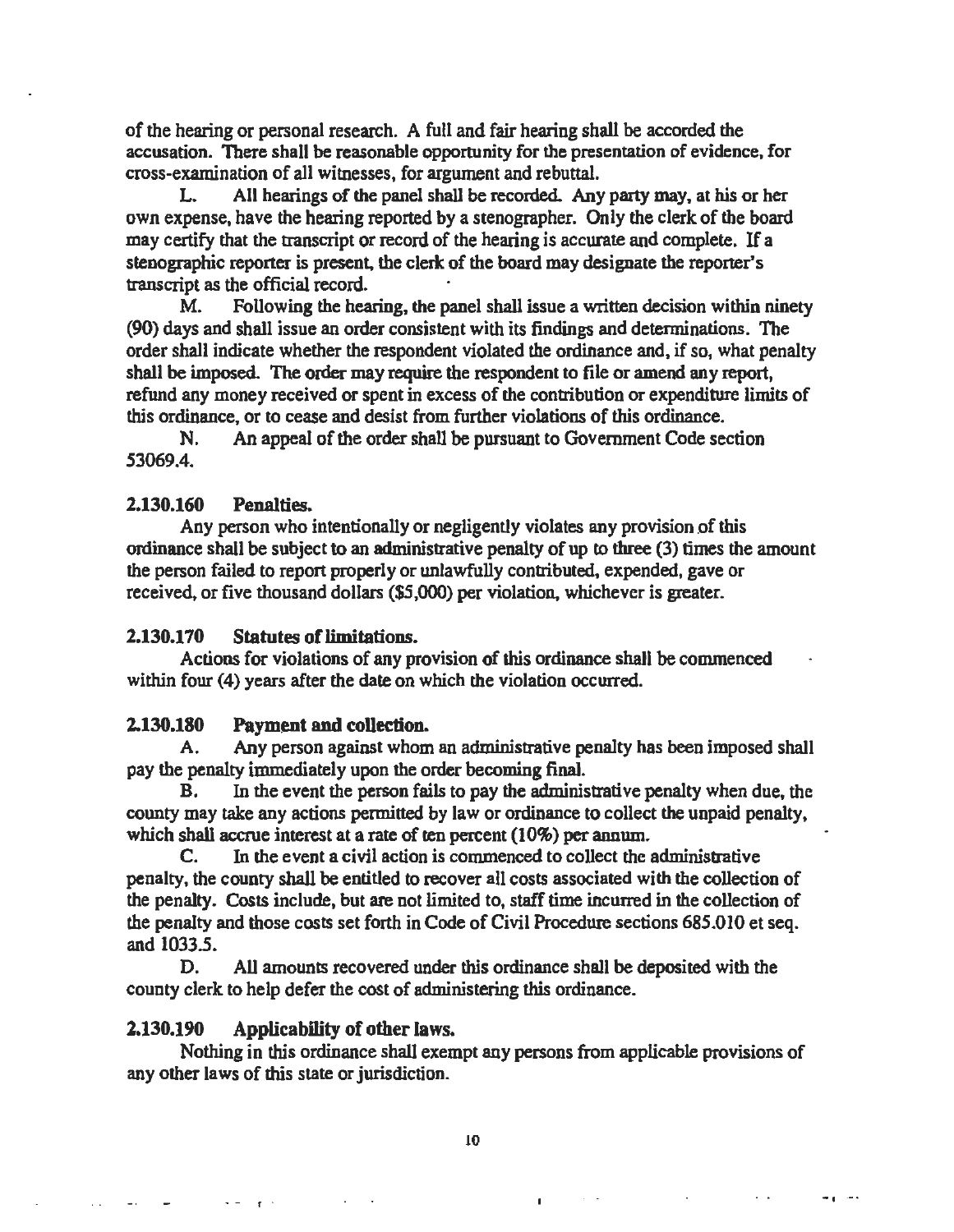#### 2.130.200 Severability.

If any provision of this ordinance. or the application of any such provision to any person or circumstances, shall be held invalid, the remainder of this ordinance to the extent it can be given effect, or the application of such provision to persons or circumstances other than those as to which it is held invalid. shall not be affected thereby, and to this extent the provisions of this ordinance are severable.

### 2.130.210 Interpretation of ordinance.

This ordinance should be liberally construed to accomplish its purposes.

#### 2.130.220 Amendments and additional requirements.

A. The board of supervisors may by ordinance adjust the contribution limitations periodically to reflect any cumulative increase or decrease in the Consumer Price Index as announced by the United States Department of Labor since the last adjustment. Such adjustments shall be rounded off to the nearest hundred dollars (\$100) for the limitations on contributions and one thousand dollars (\$1 ,000) for limitations on expenditures.

B. Except as specified in subsection A. and C., no amendment or repeal of any provision of this ordinance shall be effective unless the proposition of its amendment or repeal shall first have been submitted to the electors of the county and approved by a majority vote.

C. Nothing in this ordinance prevents the Kem County board of supervisors from imposing additional filing and other requirements or otherwise modifying this ordinance provided that the additional requirements and modifications do not lessen the requirements and limitations imposed on any person, county candidate or elective county  $\dot{\phantom{a}}$ officer under the ordinance as enacted. The Kem County board of supervisors may also adopt regulations to carry out the intent of this ordinance.

#### 2.130.230 Effective date.

This Act shall become effective on January l, 2003.

#77847 JOI0.08 CC200220SO Revised 4/J7J02

 $\mathcal{L}_{\mathcal{A}}$ 

 $\ddot{\phantom{a}}$ 



•• 1 . .

 $\mathbf{f}$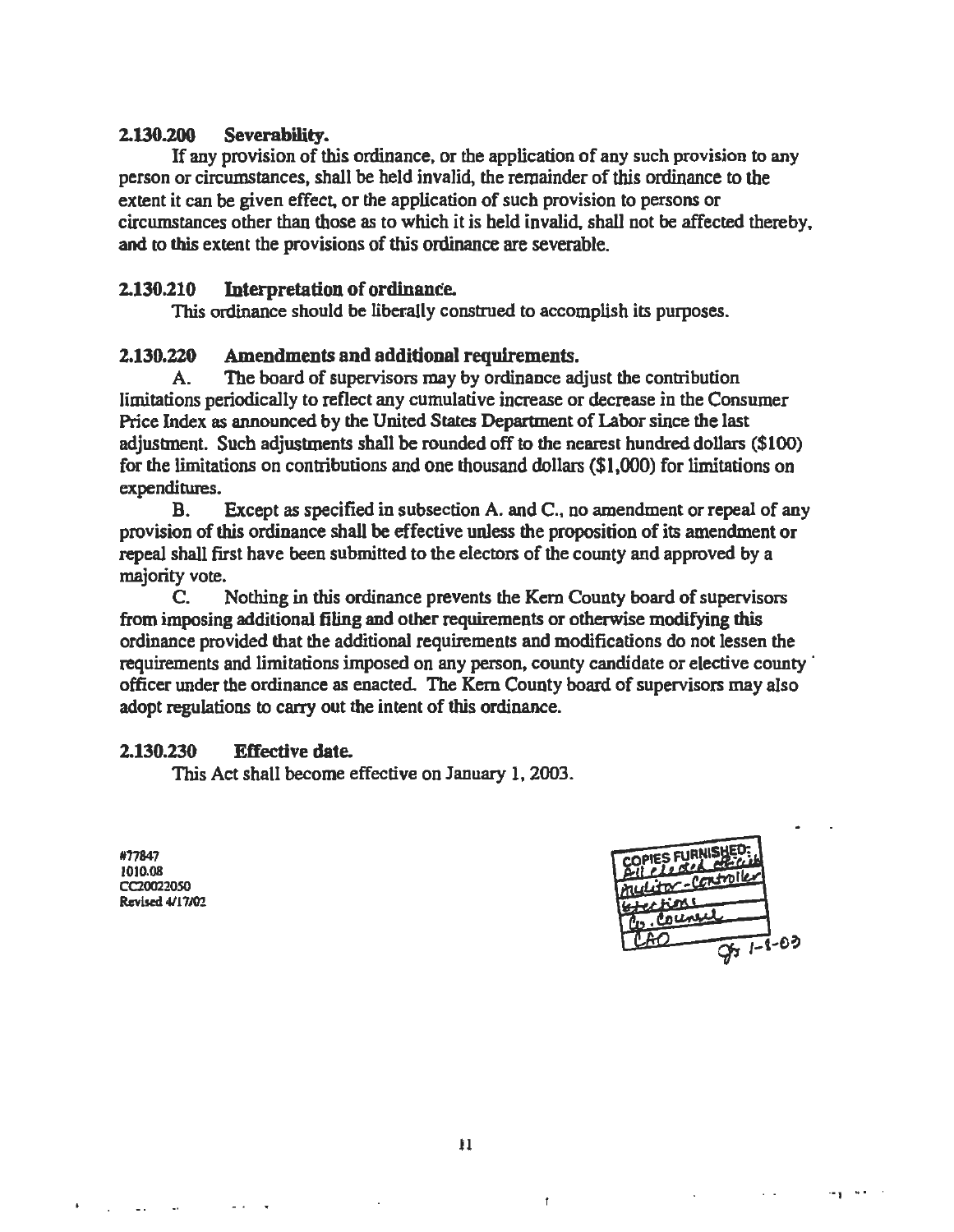ORDINANCE NO. 6-7065

AN ORDINANCE OF THE BOARD OF SUPERVISORS OF THE COUNTY OF KERN, STATE OF CALiFORNIA AMENDING SECTIONS 2.130.040 AND 2.130.090 OF CHAPTER 2.130, TITLE 2, OF THE KERN COUNTY ORDINANCE CODE

The following ordinance, consisting of three (3) sections, was duly and regularly passed and adopted by the Board of Supervisors of the County of Kem, State of California, at a regular meeting of the Board of Supervisors held on the 9th day of December. , 2003, by the foilowing vote, to wit

AYES: McQuiston, Maben, Patrick, Watson, Parra

NOES: None

ABSENT: None

~' --- ~--- ~- Ch airman of the Board of Supervisors of the County of Kem, State of California

(SEAL)

ATTEST:

DENISE PENNELL Clerk of the Board of Supervisors

.,, .,

By , , , , , , , , , , , Deputy Clerk -  $\frac{1}{2}$ 

THE BOARD OF SUPERVISORS OF THE COUNTY OF KERN ORDAINS AS FOLLOWS:

Section 1. This ordinance shall take effect and be in full force on and after the sth day of January, 2004 , and shall be published once in the Bakersfield Californian ... a newspaper of general circulation, published in the County of Kem, State of California, together with the names of the members of the Board of Supervisors voting for and against the same.

| Book No.        |  |
|-----------------|--|
|                 |  |
| Ord. No. 6-7065 |  |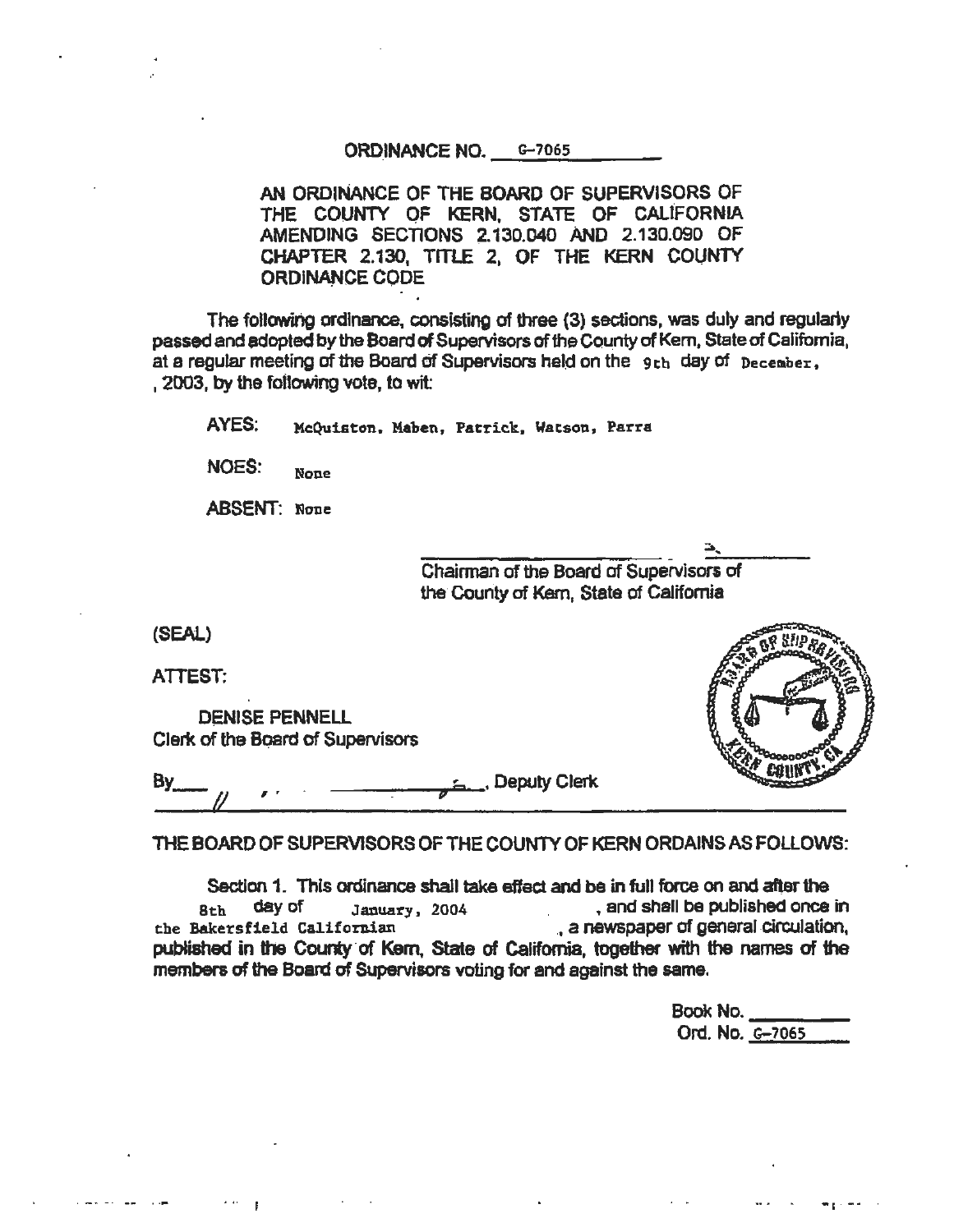Section 2. Section 2.130.040 of Chapter 2.130, Title 2, of the Kern County Ordinance Code is hereby amended to read as follows:

#### 2.130.040 Definitions.

A. ·Carryover: "carryover" means the carryover of contributions raised in connection with one election for county office to pay expenditures incurred in connection with a subsequent eledion for the same elective county Office.

B. County candidate: "county candidate" means any individual who is a candidate for supervisor, sheriff-coroner-public administrator, district attorney, auditor-controller-county clerk, assessor-recorder, treasurer-tax collector, or superintendent of schools or, in the event any of the listed consolidated county offices are separated, any of the separated offices.

C. lntra-candidate transfer: "intra-candidate transfer" means the transfer of contributions for a subsequent election of the same candidate seeking a different office.

D. Inter-candidate transfer: "inter-candidate transfer" means the transfer of contributions from the controlled committee of one candidate to a committee supporting or opposing any other county candidate or elective county officer.

E. · Elective county officer: •elective county officer" means any individual who is a supervisor, sheriff-coroner-public administrator, district attorney, auditorcontroller-county clerk, assessor-recorder, treasurer-tax collector, or superintendent of schools, whether appointed or elected or, in the event any of the listed consolidated county offices are separated, any individual occupying a separated office.

F. Person: "person• means an individual, proprietorship, firm, partnership, joint venture, syndicate, business trust, company, corporation, limited liability company, association, committee and any other organization or group of persons acting in concert.

Section 3. Section 2.130.090 of Chapter 2.130, Title 2, of the Kem County Ordinance Code is hereby amended to read as follows;

#### 2.130.090 inter-candidate transfers.

. - I

A No committee controlled by a county candidate or elective county officer shall make any contributions to any other committee supporting or opposing any other county candidate or elective county officer that exceed the contribution limits of section 2.130.050 (a).

B. No contributions shall be accepted by any county candidate or elective county officer, or by any committee controlled by such county candidate or elective county officer, from any other committee controlled by *any* other federal, state, or local candidate or officeholder that exceed the contribution limits of section 2.130.0SO(a).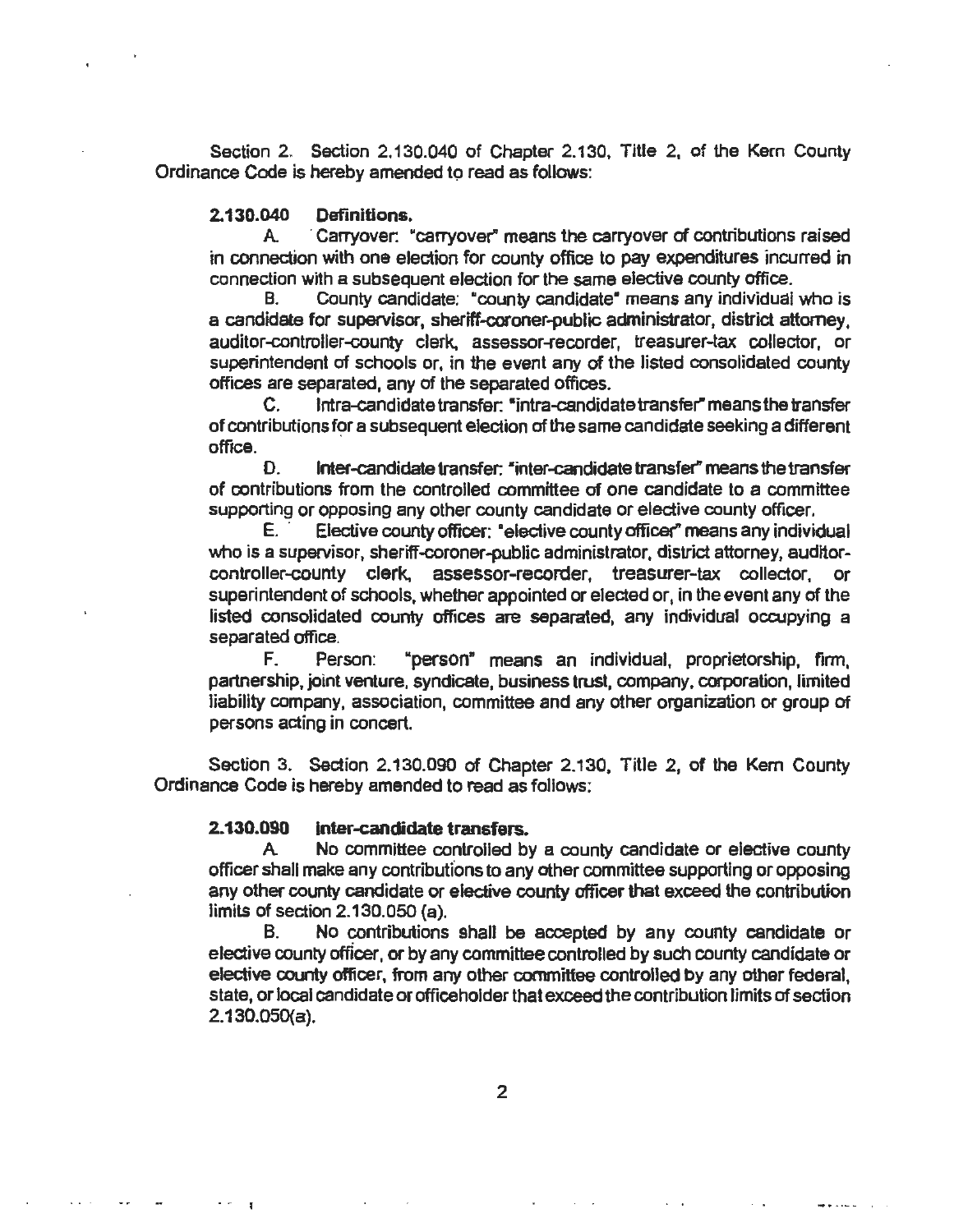C. No county candidate or elective county officer shall make any contributions from his or her own personal funds to the candidacy of any other candidate for elective county office that exceed the contribution limits of section 2.130.0SO(a).

> COPIES FURNISHED: set  $-11-0.3$

SLS:wt 03.1500 CC20032496<br>#101754

-

.-

 $\blacksquare$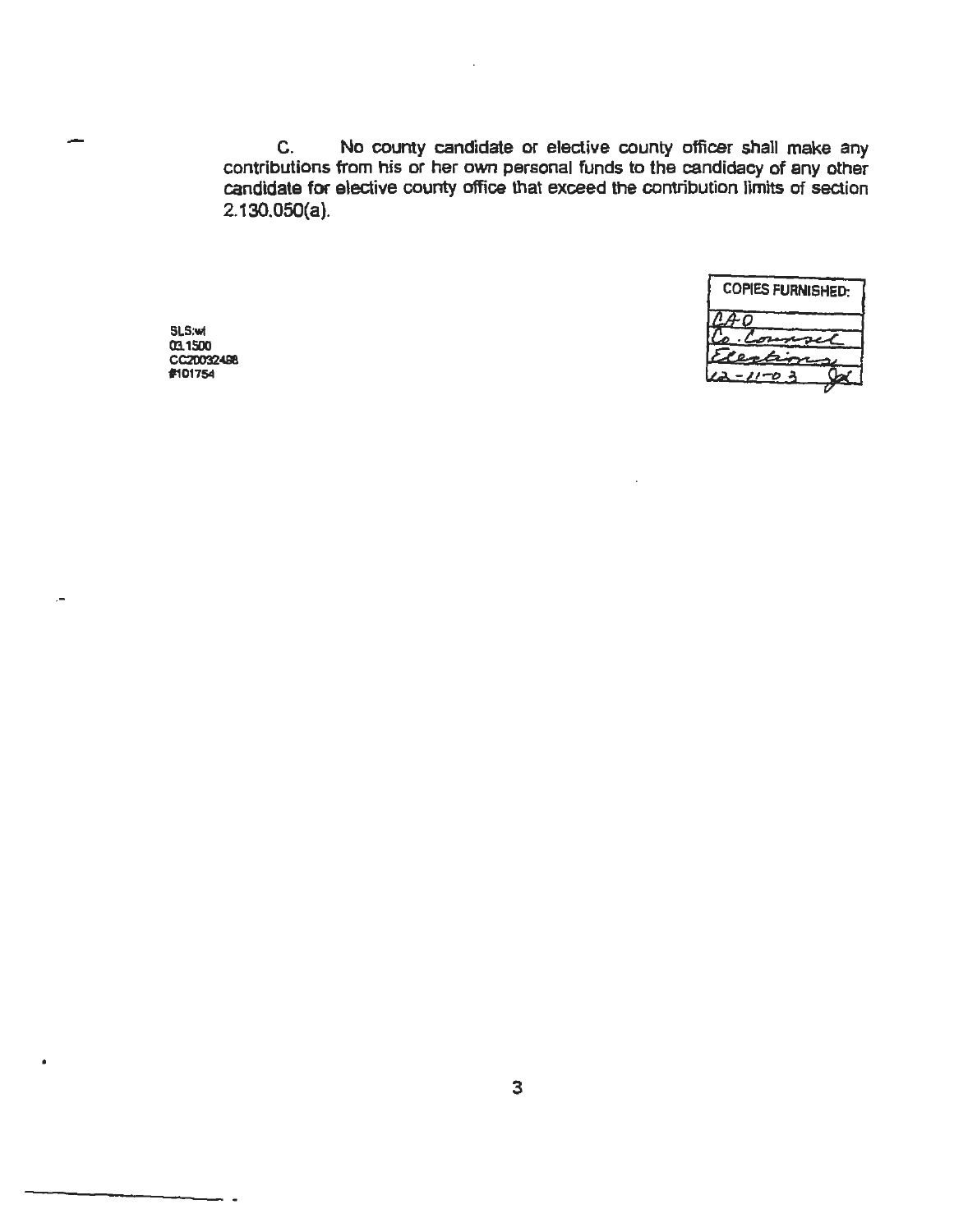**BOARD OF SUPERVISORS** COUNTY OF KERN

### **TRACKING PAGE**

#### DECEMBER 9, 2003

TUESDAY, 2:00 P.M.

#### CONSIDERATION OF ORDINANCE INTRODUCED ON DECEMBER 2, 2003

 $\mathbb{R}^2$ 

 $\ddot{\phantom{a}}$ 

\*19) Proposed Ordinance amending the Kern County Campaign Finance Reform Ordinance defining terms relating to transfers and carryovers in Section 2.130.040 and clarifying that Section 2.130.090 only applies to Inter-Candidate Transfers - ENACTED ORDINANCE G-7065

Patrick-Maben: All Ayes

 $\sim 10^{11}$  km  $^{-1}$  , and  $\sim 10^{11}$ 

 $\sim$  44  $\,$ 

and the pro-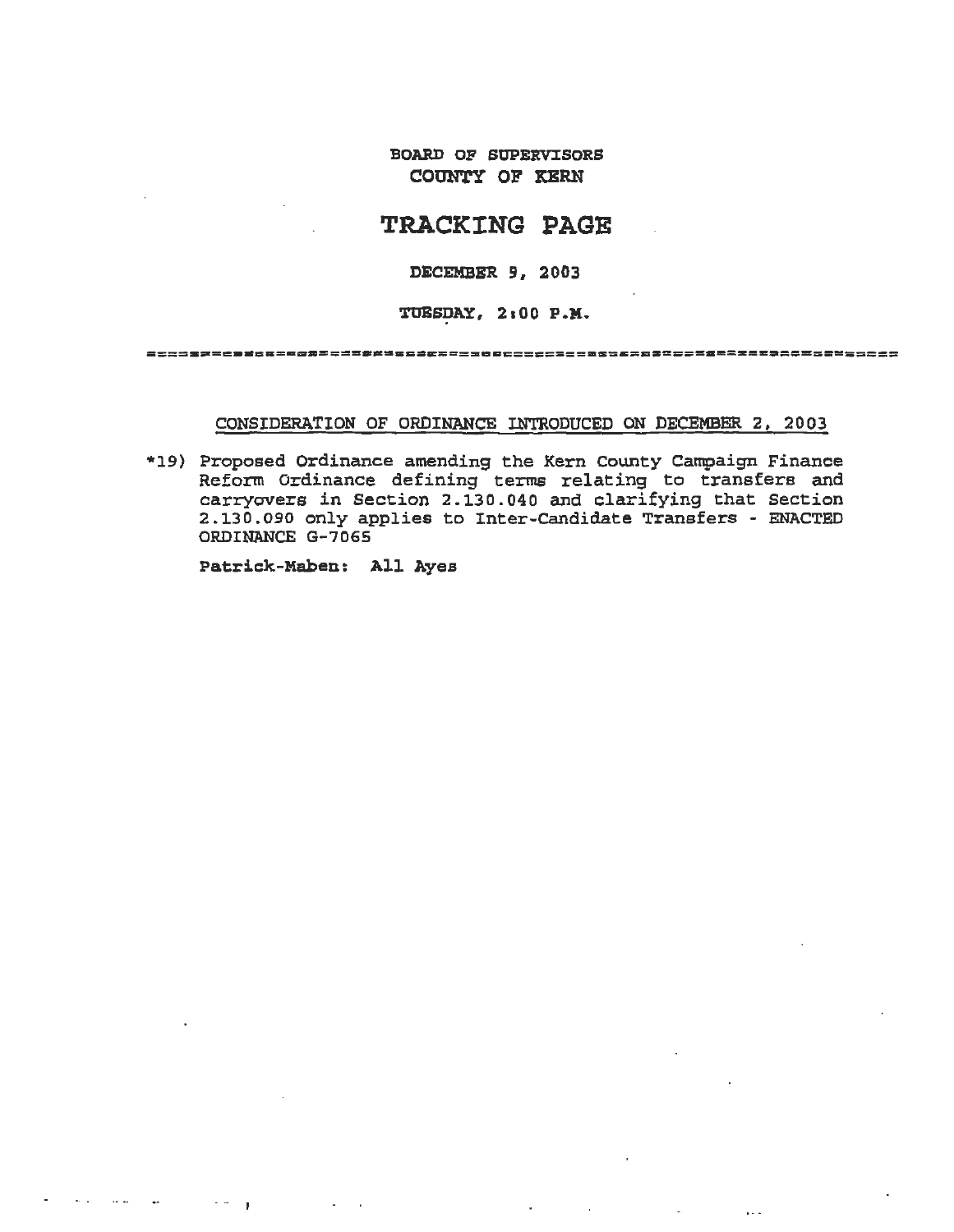BOARD OF SUPERVISORS COUNTY OF KERN

### TRACKING PAGE

#### 9: 00 A.M. TUESDAY, DECEMBER 2, 2003

==========c3ss========•a====•=== mc~=~===•~=====================

\*15) Proposed Amendments to the Kern County Campaign Finance Reform Ordinance defining terms relating to transfers and carryovers in Section 2. l30. 040 and clarifying that Section 2 .130. 090 only applies to Inter-Candidate Transfers - WAIVED READING; INTRODUCED ORDINANCE

Patrick-Watson: All Ayes

 $\mathbf{v}$  ,  $\mathbf{v} = \mathbf{v}$ 

 $\sim 10^{-1}$ 

 $\mathbf{I}$ 

 $\mathbf{r}^{\prime}$ 

 $\mathbf{L}$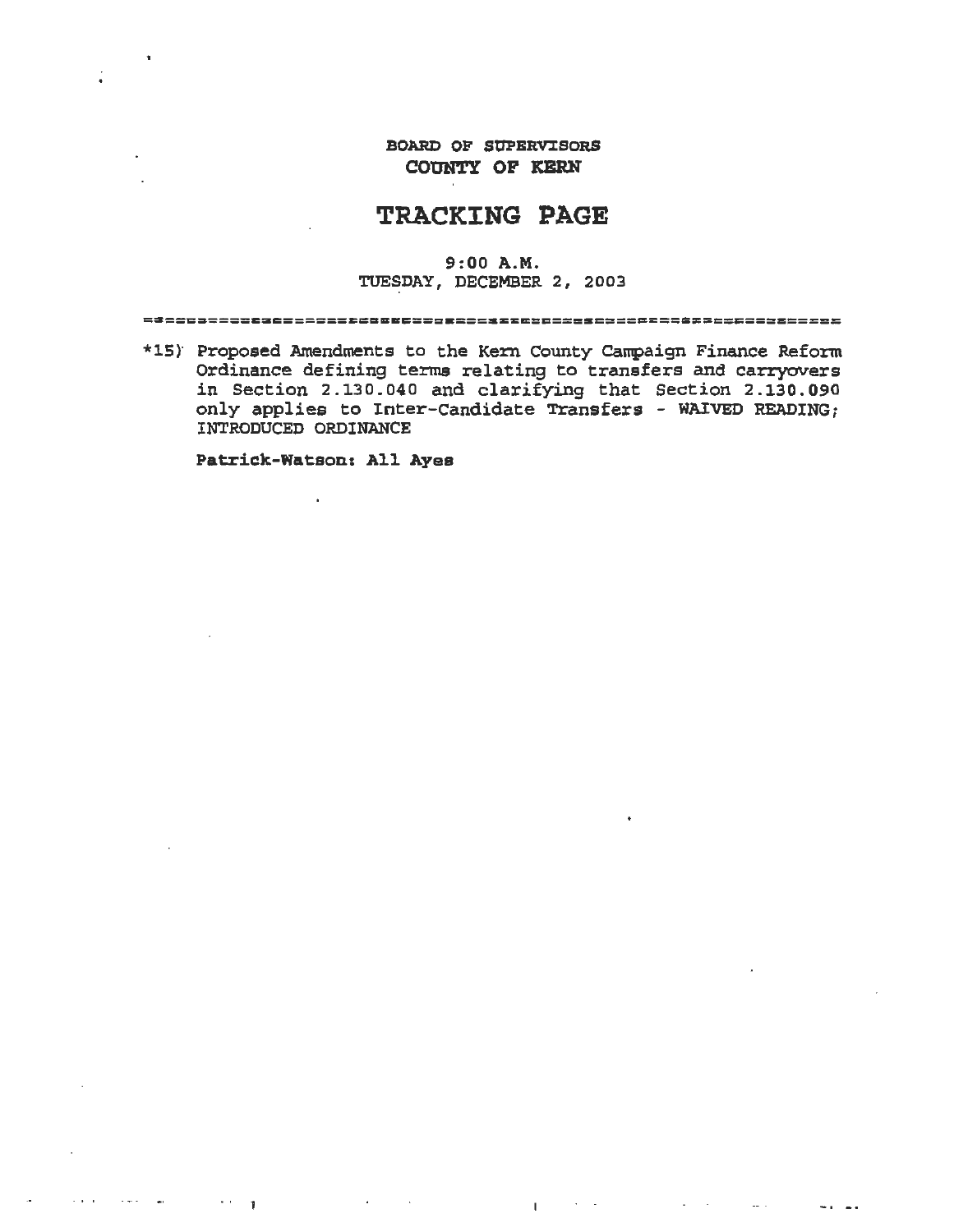ORDINANCE NO. A-343

AN ORDINANCE OF THE BOARD OF SUPERVISORS OF THE COUNTY OF KERN, STATE OF CALIFORNIA ADDING SECTION 2.130.095 TO CHAPTER 2.130, TITLE 2 OF THE KERN COUNTY **ORDINANCE CODE** 

The following ordinance, consisting of two (2) sections, was duly and regularly passed and adopted by the Board of Supervisors of the County of Kem. State of California, at a regular meeting of the Board of Supervisors held on the 14th day of . 2003, by the following vote, to wit. October

AYES: McQuiston, Maben, Patrick, Parra

NOES: **None** 

**ABSENT:** Watson

Chairman of the Board of Supervisors of the County of Kern, State of California

(SEAL)

**ATTEST:** 

**DENISE PENNELL** Clerk of the Board of Supervisors



**E.** Deputy Clerk **By** 

THE BOARD OF SUPERVISORS OF THE COUNTY OF KERN ORDAINS AS **FOLLOWS:** 

Section 1. This ordinance shall take effect and be in full force on and after the . 2003, and shall be published once in 13th day of November , a newspaper of general circulation, The Bakersfield Californian published in the County of Kern, State of California, together with the names of the members of the Board of Supervisors voting for and against the same.

| <b>Book No.</b> |                |
|-----------------|----------------|
|                 | Ord. No. 4-343 |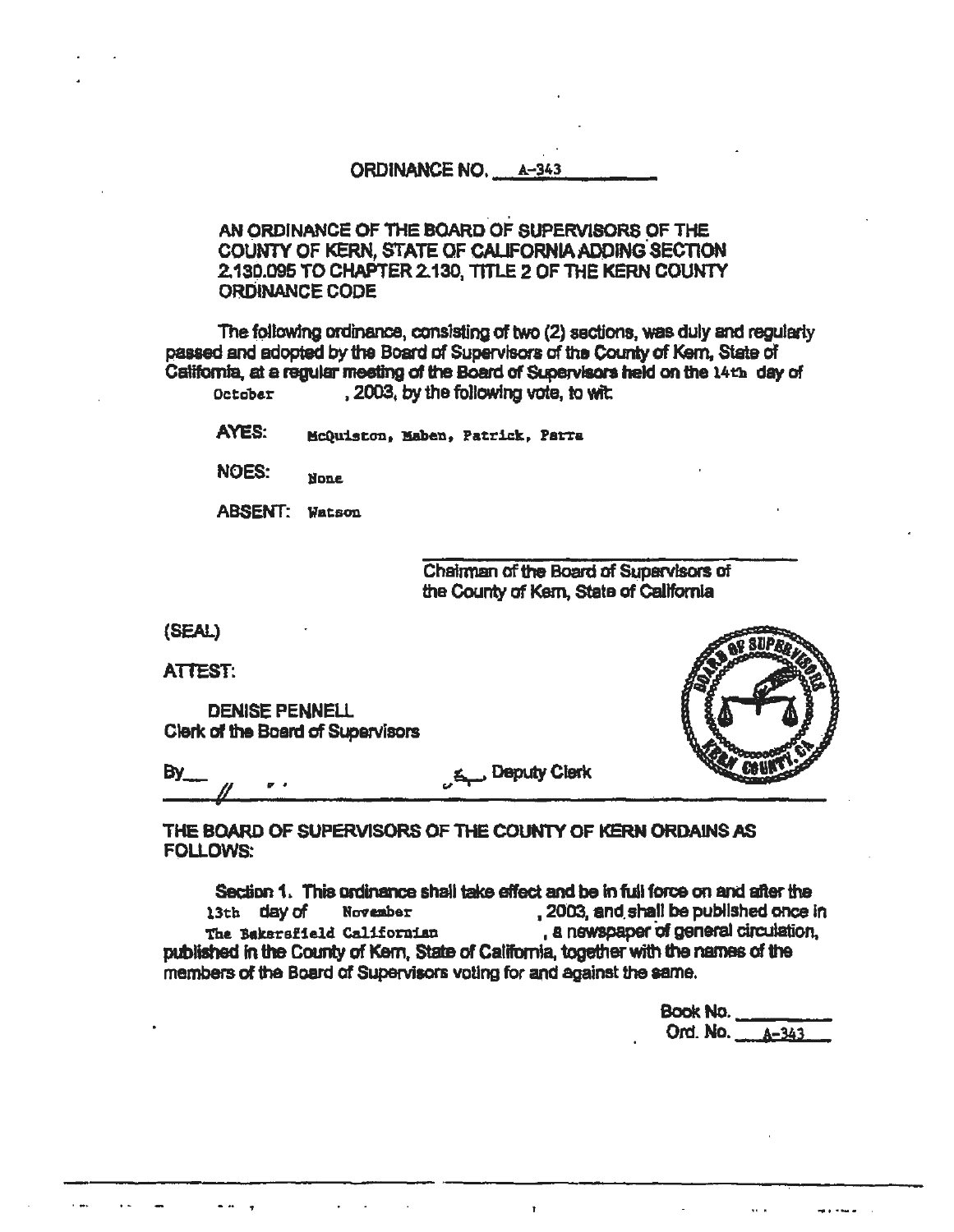Second 2. Section 2.130.095 is hereby added to Chapter 2.130, Title 2 of the Kem County Ordinance Code read as follows:

2.130.095 -Intra-candidate transfers and carry-overs.

A A county candidate or elective county officer may transfer campaign funds from one controlled committee ('transferor committee•) to a controlled committee for a subsequent election of the same candidate or omcer ("transferee committee•). Contributions transferred shall be attributed to specific contributors using a •1ast in, first our or •first in, first out" accounting method, and these attributed contributions, when aggregated with other contributions from the same contributor, may. not exceed the limits set forth in section 2.130.050(a). Transferred contributions shall be deemed contributions made to the transferee committee in the election cycle in which such contributions are received by the transferee committee.

Any transfer of funds must be accompanied by a report disclosing the name, address, occupation and emptoyer, and amount of contribution being transferred, for each person whose contributions are being transferred (the 'Transfer Report'). Said Transfer Report shall be prepared by the treasurer of the transferor committee and a copy thereof shall be submitted to the treasurer of the transferee committee at the time such contributions are transferred. A copy of the Transfer Report shall be filed with the campaign statement required to be filed by such transferee committee under the provisions of the Political Reform Act which campaign statement covers the period during which the transferred funds were received by the transferee committee.

The standard Fonn 460 Campaign Statement forms may be used to compile the Transfer Report as long as It is noted that it is the Transfer Report.

B. Notwithstanding subdivision {a) Of this Section, a county candidate or elective county officer may carry over contributions raised In connection with one election for an elective courty office to pay campaign expenditures incurred in connection with a subsequent election for the same elective county office.

C. This section shall not prohibit a county candidate from making a contribution from his or her own personal funds to his or her own candidacy. ·

#1000295 SLS:wl 03.1500 CC2003249B

| <b>COPIES FURNISHED:</b> |  |  |
|--------------------------|--|--|
| La.<br><u>من</u>         |  |  |
| $\mathbf{a}$             |  |  |
|                          |  |  |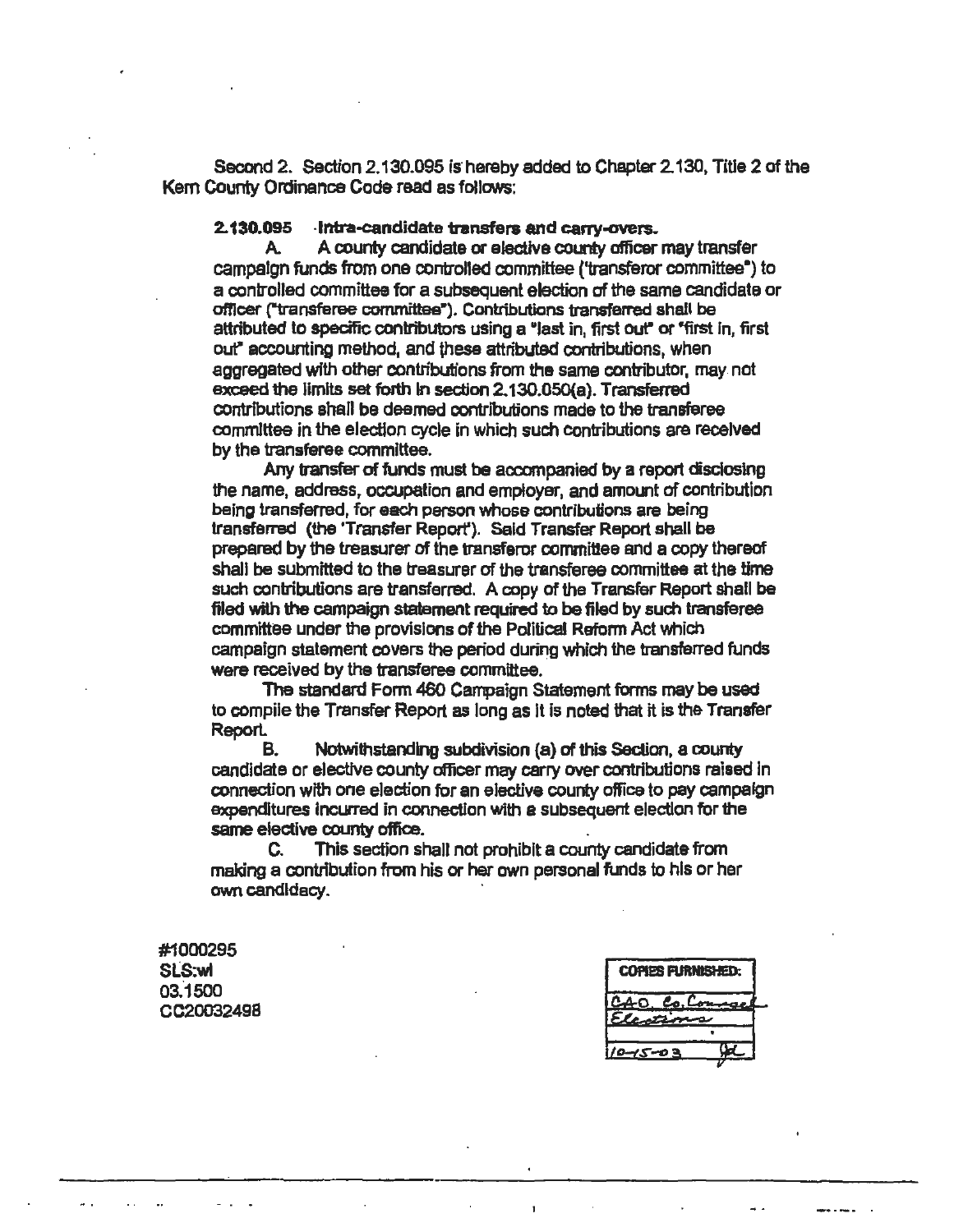#### ORDINANCE NO.  $A-342$

AN ORDINANCE OF THE BOARD OF SUPERVISORS OF THE COUNTY OF KERN, STATE OF CALIFORNIA AMENDING SECTION 2.130.070 OF THE KERN COUNTY ORDINANCE CODE CONCERNING ELECTION CYCLES

The following ordinance, consisting of three {3) sections, was duly and regularly passed and adopted by the Board of Supervisors of the County of Kem, State of Callfomla, at a regular meeting of the Board of Supervisors held on the 17ch day of June 2003, by the following vote, to with , 2003, by the following vote, to wit

AYES: McQuiston, Maben, Watson, Parra

 $\zeta$ 

NOES: None

ABSENT: Patrick.

Chairman of. the Board of Supervisors of the County of Kern, State of California

(SEAL)

ATTEST:

DENISE PENNELL Clark

 $By$ , , , Deputy Clerk

THE BOARD OF SUPERVISORS OFTHECOUNTYOF KEAN ORDAINS AS FOLLOWS:

Section 1. This ordinance shall take effect and be in full force on and after the  $17th$  day of  $17th$   $3003$ . And shall be published once it 17th day of July • 2003. and shaJI be pubflShed once in , a newspaper of general circulation, published in the County of Kem. State of California, together with the names of the members of the Board of Supervisors voting for and against the same.

| Book No.         |  |
|------------------|--|
| Ord. No. $A=342$ |  |

.... . ..... . .

|  | or the Board of Supervisors : |  |
|--|-------------------------------|--|
|  |                               |  |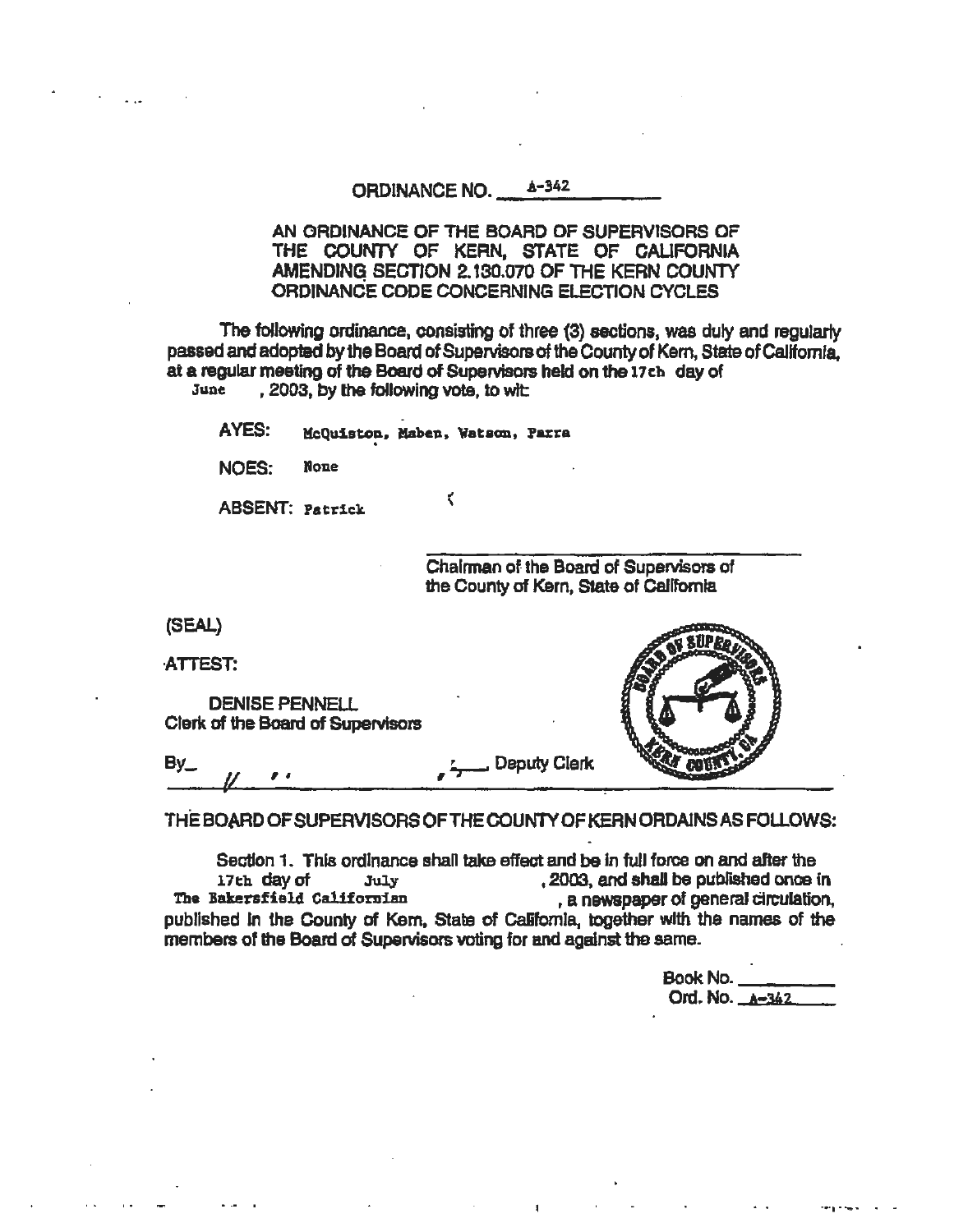Section 2. Section 2.130.070 of Chapter2.130, Title 2 of the Kem.County Ordinance Code is hereby amended to read as follows:

# 2.130.070 Election cycles.<br>A. Primary and gene

Primary and general (runoff) elections: For purposes of the limits of this ordinance and reporting procedures, contributions and expenditures made at any time between the final date for making contributions to the last election for that same elective counfy office and June 30th of the present election year (or March  $31<sup>st</sup>$  of the present election year If the primary is held in March) shall be considered primary election contributions. If there is a general (runoff) election, then contributions made from July 1 through December 31 of the election year (or April 1 through December 31 of the election year if the primary is held in March) shall be considered general (runoff) election contributions. Contributions made after the end of such periods may be attributed to debt reduction for such elections, provided they are within the contributor's contribution limits as set forth in section 2.130.050.

Section 3. Subsections B, C, D, E, F and G of Section 2.130.070 remain . unchanged.

SLS:wt iHl4836 03.1420 CC20032428

.. .. '

| <b>COPIES FURNISHED:</b> |  |
|--------------------------|--|
| ہ ت                      |  |
| 1 д                      |  |

-· -- .

 $\mathbf{I}$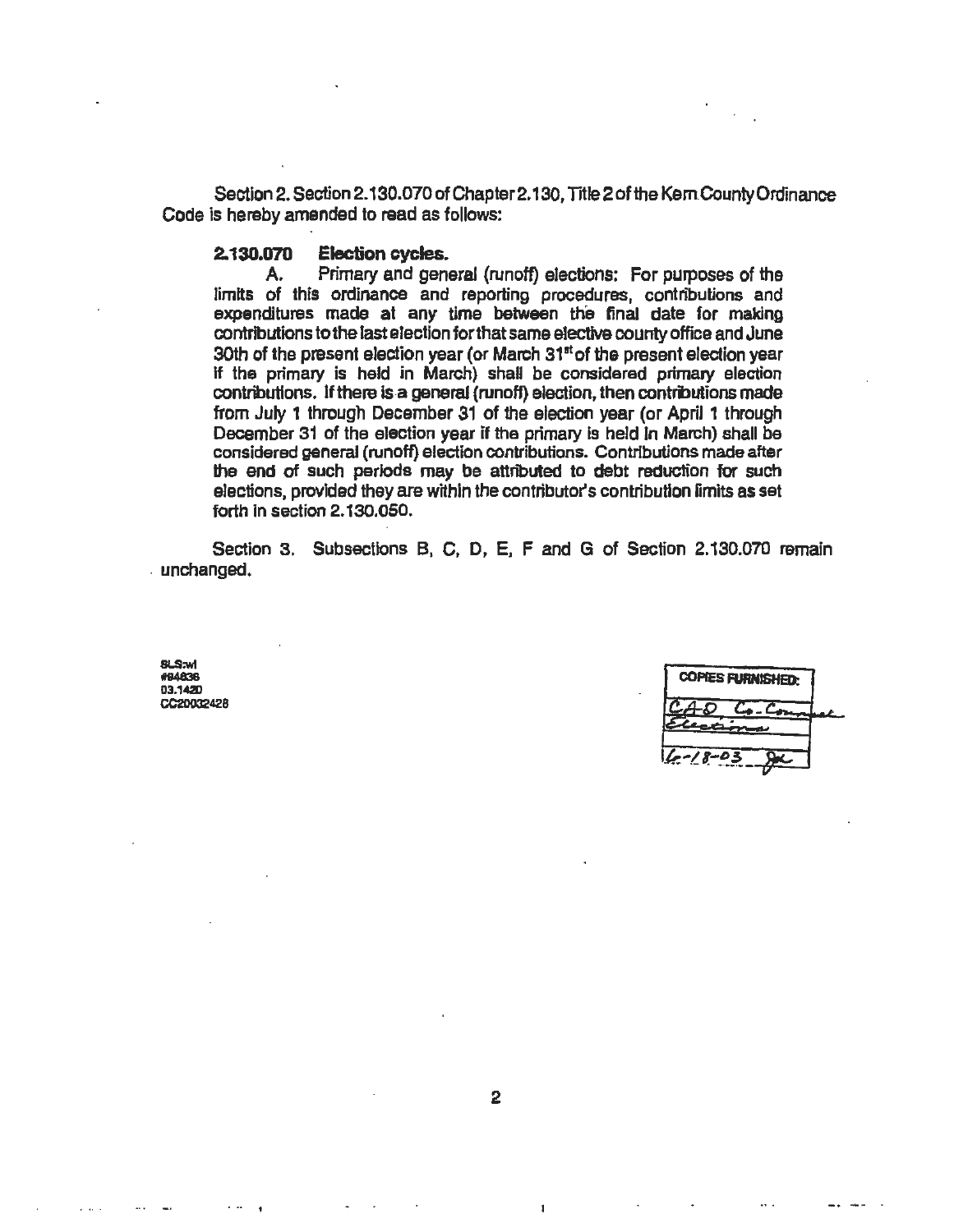BEFORE THE BOARD OF SUPERVISORS COUNTY OF KERN, STATE OF CALIFORNIA

In the matter of:

Resolution No. 2003-220

#### **SETTING COMPENSATION FOR MEMBERS** OF THE KERN COUNTY LOCAL CAMPAIGN **FINANCE HEARING PANEL**

I. DENISE PENNELL, Clerk of the Board of Supervisors of the County of Kern, State of California, hereby certify that the following resolution, on motion of Supervisor Maben seconded by Supervisor Patrick was duly and regularly edopted by the Board of Supervisors of the County of Kern at an official meeting thereof on the 10th day of June \_, 2003, by the following vote and that a copy of the resolution has been delivered to the Chairman of the Board of Supervisors.

**AYES:** McQuiston, Maben, Patrick, Watson, Parra

**NOES: None** 

**ABSENT: None** 



**DENISE PENNELL** Clerk of the Board of Supervisors County of Kern, State of California

UDeputy Clerk

### **RESOLUTION**

**WHEREAS:** Section 1.

The Kem County Campaign Finance Reform Ordinance ("Ordinance") was (a) adopted by a vote of the people, effective January 1, 2003; and

 $\mathbf{I}$ 

 $# 2003 - 220$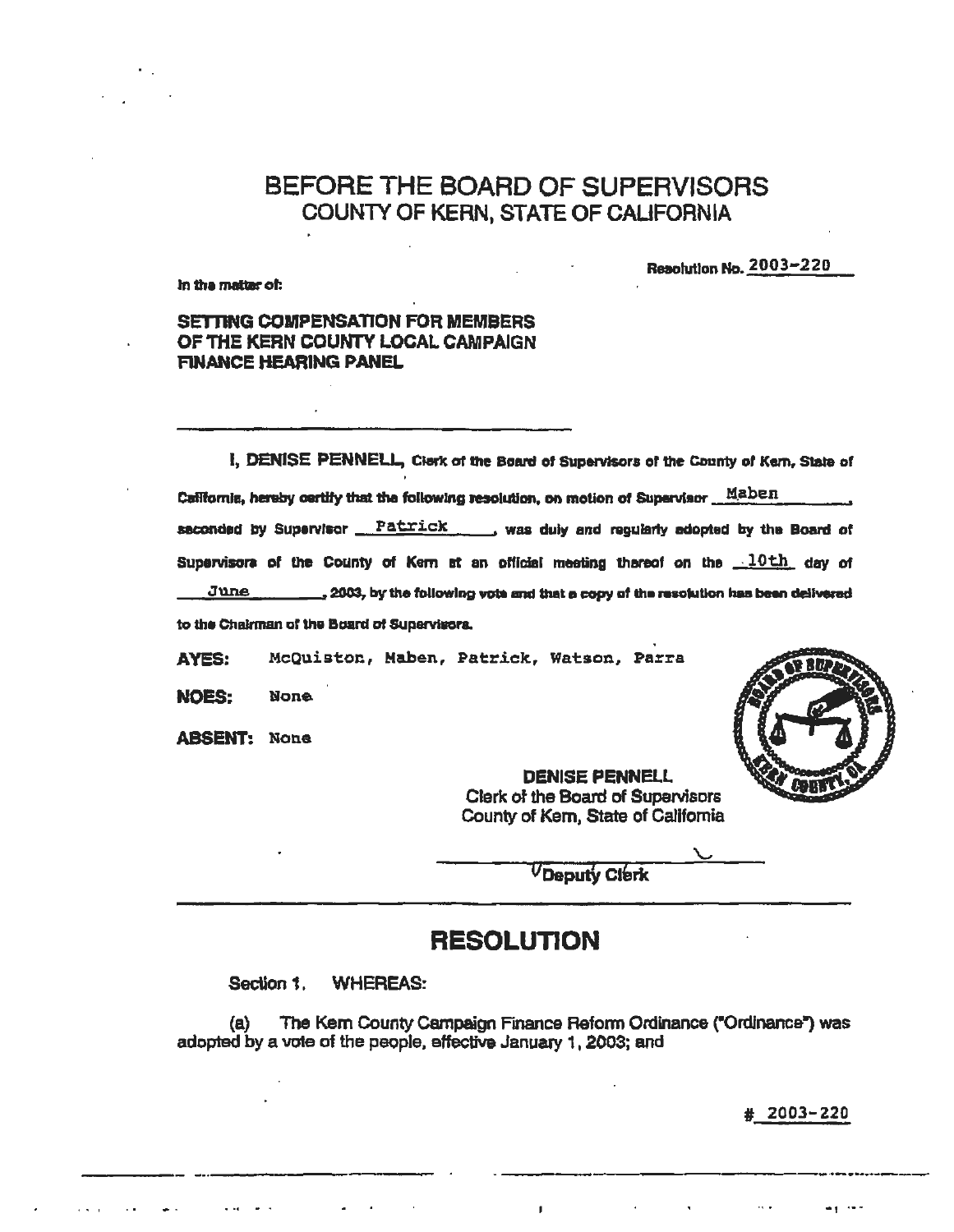The Ordinance provides for the establishment of a three member  $(b)$ panel entitled the Kern County Local Campalon Finance Hearing Panel ("Panel"); and

 $\mathbf{c}$ Section 2.130.140 (F) of the Ordinance provides that members of the Panel shall be compensated and reimbursed for expenses incurred in the performance of their duties in such amount as provided in a resolution adopted by this Board; and

It is appropriate to set the compensation of the Panel In an amount  $(d)$ equal to the compensation paid to members of the Kem County Assessment Appeals Board which performs similar administrative functions:

Section 2. NOW, THEREFORE, BE IT RESOLVED that the Board of Superviosrs of the County of Kern, State of California resolves as follows:

Members of the Panel shall be paid \$200.00 per day and \$125.00 per half 1. day for each meeting or hearing. Members whose place of residence is located 20 miles or more from the place of the hearing or meeting shall be reimbursed for travel expenses as set forth in the Kem County Administrative Procedures Manual.

 $2.$ The Clerk of the Board of Supervisors shall send copies of this Resolution to:

- **Auditor-Controller-County Clerk**  $(a)$
- $(b)$ **County Administrative Office**

SLS: #94378 1500.01

| <b>COPIES FURNISHED:</b> |
|--------------------------|
|                          |
| <b>LOURLE</b>            |
| <u>Letitloz</u>          |
|                          |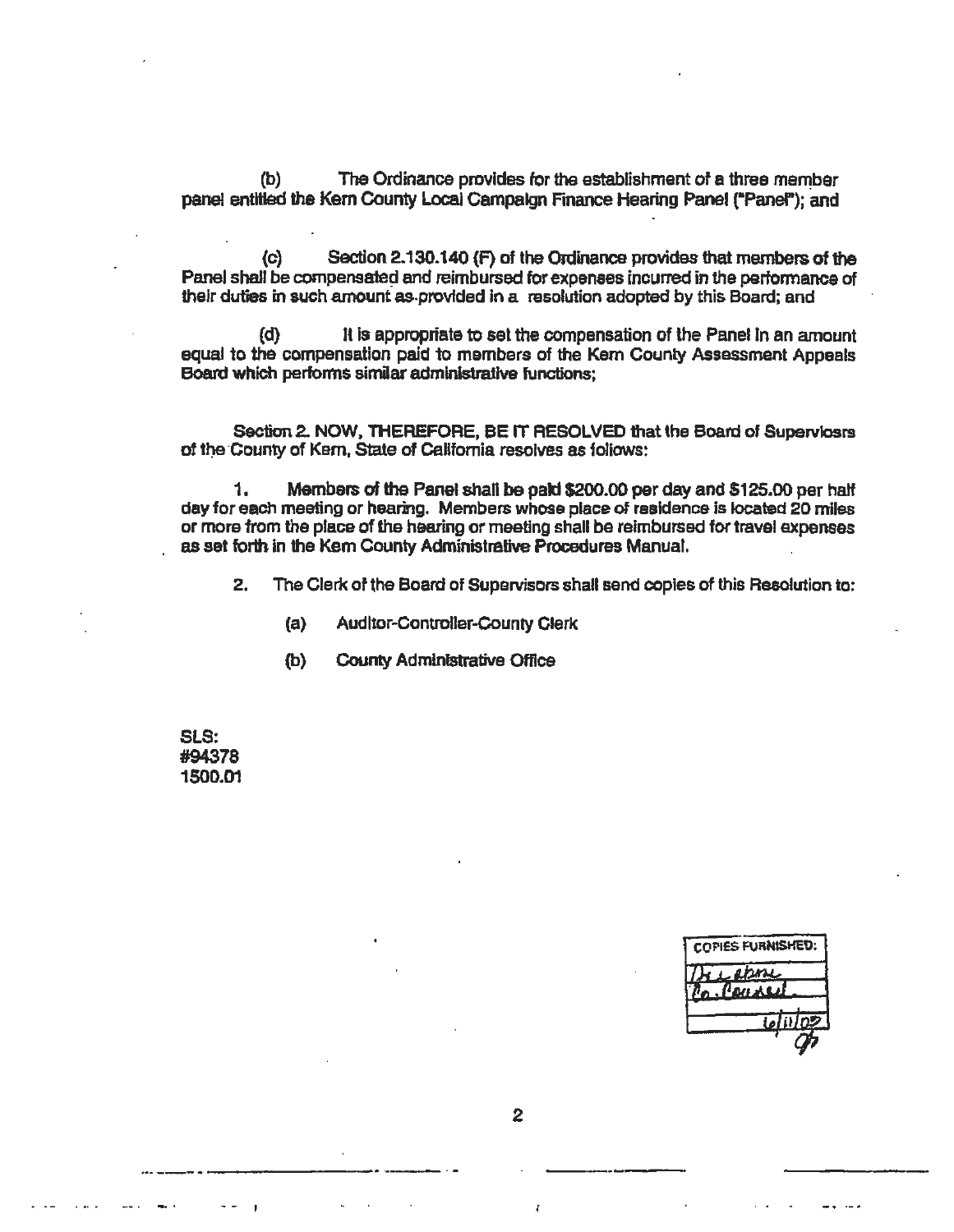| <b>Summary of Proceedings</b> | Page      |
|-------------------------------|-----------|
| Regular Heeting               | 12/2/2003 |

\*14) Proposed Attorney Retainer Agreement with Hanson, Bridgett, Marcus, Vlahos & Rudy to assist in legal review of water issues related to the Buena Vista Aquatic Recreation Area, for a term of one year effective December 2, 2003, in an amount not to exceed \$30,000 - APPROVED: AUTHORIZED CHAIRMAN TO SIGN AGREEMENT 999-2003

Patrick-Watson: All Aves

\*15) Proposed Amendments to the Kern County Campaign Finance Reform Ordinance defining terms relating to transfers and carryovers in Section 2.130.040 and clarifying that Section 2.130.090 only applies to Inter-Candidate Transfers - WAIVED READING; INTRODUCED ORDINANCE

#### Patrick-Watson: All Ayes

"16) Proposed Regulation 03.401 which implements the Kern County Campaign Finance Reform Ordinance and requires candidates who accept the voluntary expenditure ceilings to list cumulative campaign expenditures subject to those cellings and to describe expenditures which are exempt from the ceilings with sufficient detail so that the basis for the exemption is clear - ADOPTED REGULATION 03.401

#### Patrick-Watson: All Ayes

\*17) Proposed Regulation 03.501 which implements the Kern County Campaign Finance Reform Ordinance and permits an Elective County Officer to maintain a controlled committee for election to the incumbent term to pay officeholder expenses and permitting, at the same time, an Elective County Officer to maintain a controlled committee for reelection - ADOPTED REGULATION 03.501

#### Patrick-Watson: All Ayes

\*15) Request of Roads Department for destruction of records no longer necessary or required for County purposes and eligible for destruction - APPROVED

Patrick-Watson: All Ayes

\*19) Request of Sheriff/Civil Department for destruction of records no longer necessary or required for County purposes and eligible for destruction - APPROVED

Patrick-Watson: All Ayes

\*20) Request of Parks & Recreation Department for destruction of records no longer necessary or required for County purposes and eligible for destruction - APPROVED

Patrick-Watson: All Ayes

\*21) Request of Emergenty Medical Sarvices Department for destruction of records no longer necessary or required for County purposes and eligible for destruction - APPROVED

 $\mathbf{I}$ 

Patrick-Watson: All Ayas

 $\cdot$   $\cdot$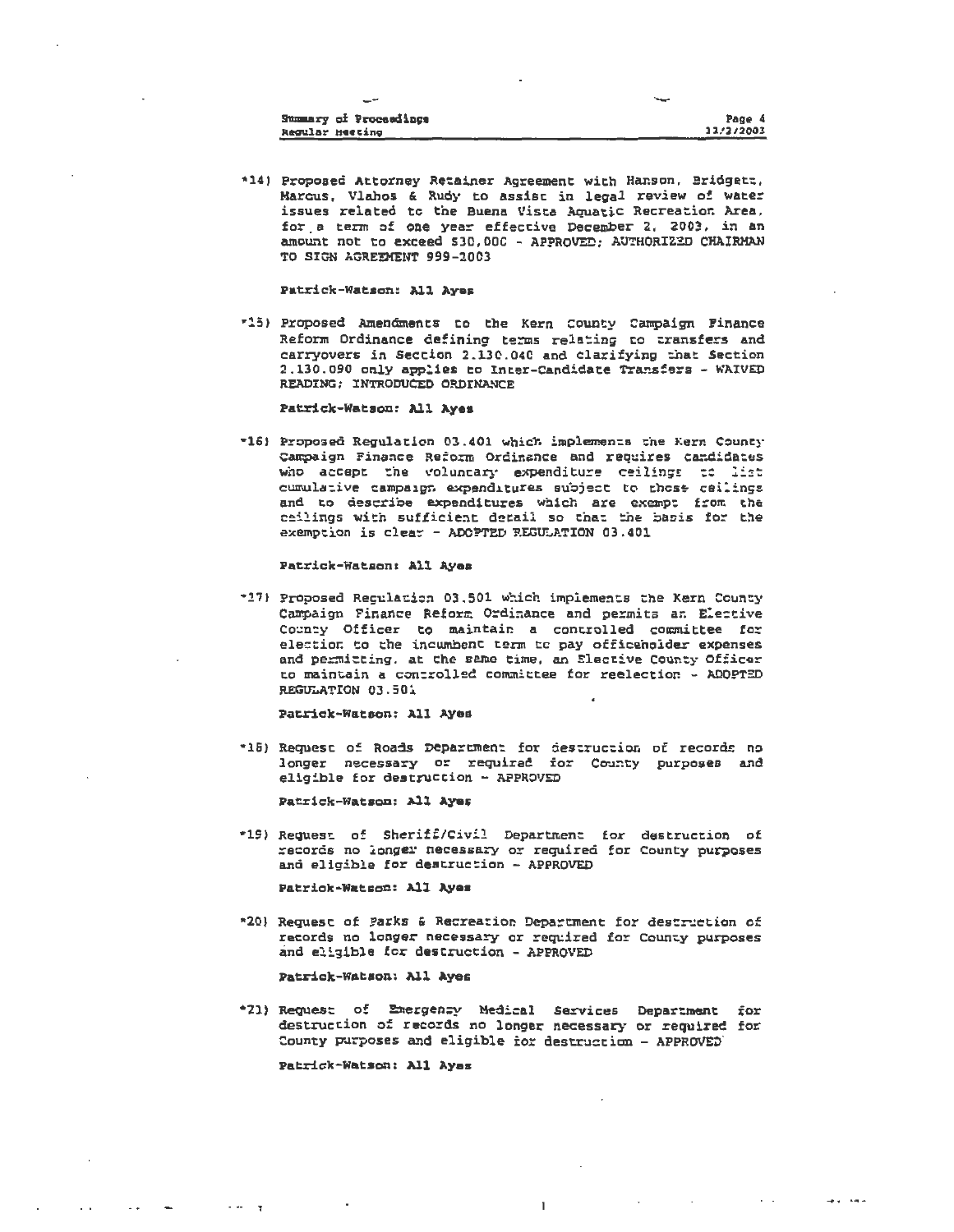#### KERN COJJNTY LOCAL CAMPAIGN FINANCE REGULATION

#### 03. 400 REPORTING REOUIREMENT FOR CANDIDATES WHO HAVE ACCEPTED THE VOLUNIARY EXPENDITURE CEJLINGS

03.401 On each required campaign statement (i.e., Form 460), each candidate who has accepted the voluntary expenditure ceilings shall list the cumulative campaign expenditures, subject to the voluntary expenditure ceilings, made through the end of the current campaign reporting period. A separate total shall be listed for each election.

> Expenditures claimed as exempt from the voiuntary expenditure ceilings must be listed with sufficient detail to make the reason for the exemption clear.

> > $\mathbf{I}$

 $\bar{z}$  ,  $\bar{z}$ 

#l00622v3

• ... t •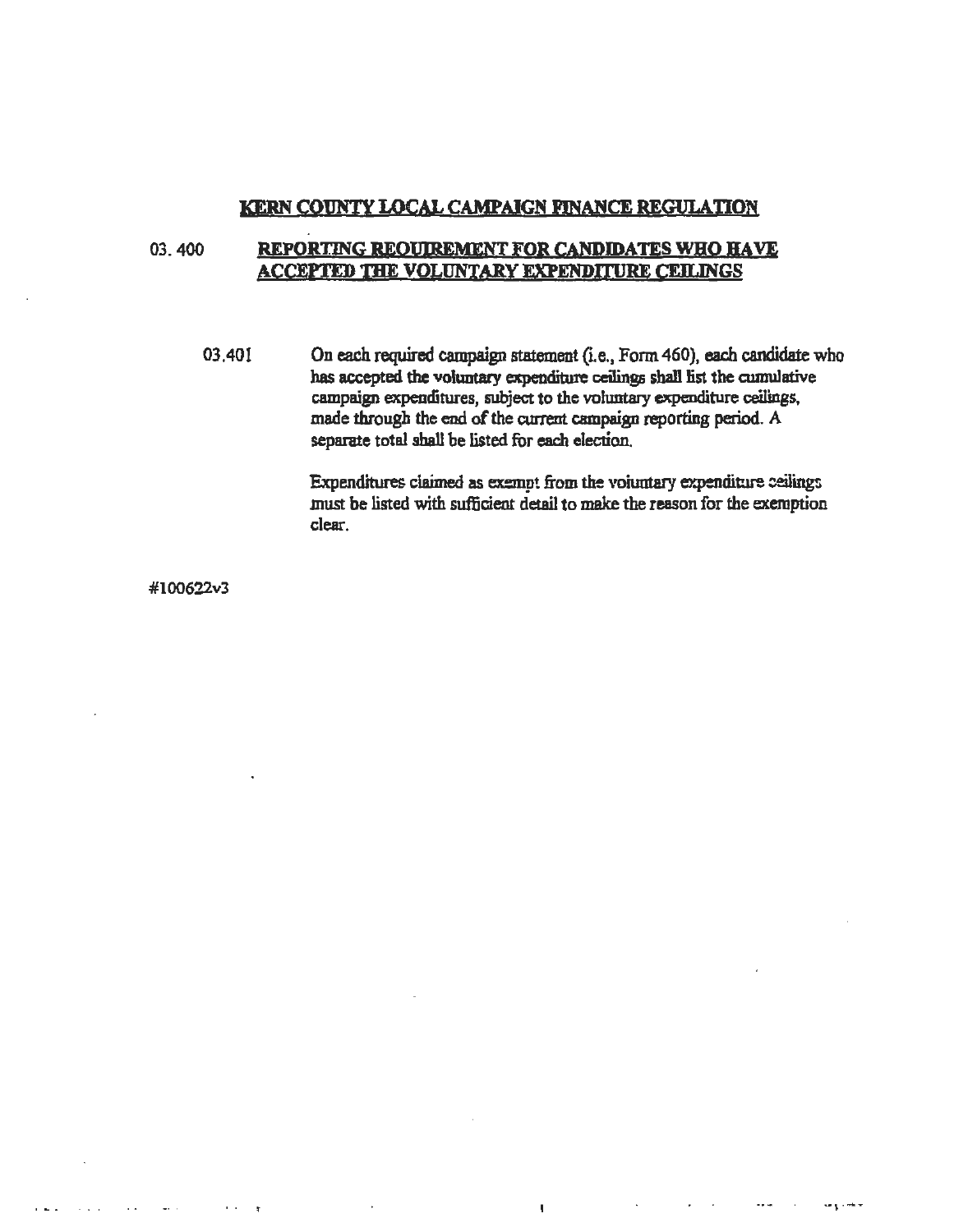#### KERN COVNTY LOCAL CAMPAIGN FINANCE REGULATION

#### 03. 500 **Multiple Campaign Committees and Officeholder Expenses**

03.501 Section 2.130.080 of the Kern County Campaign Finance Ordinance does not prevent an elective county officer from maintaining a controlled campaign committee for election to the incmnbent term of office end a controlled campaign committee for reelection to that same office provided that the bank account maintained by the controlled committee for election to the incumbent term of office is used solely to pay officeholder expenses.

#100692v2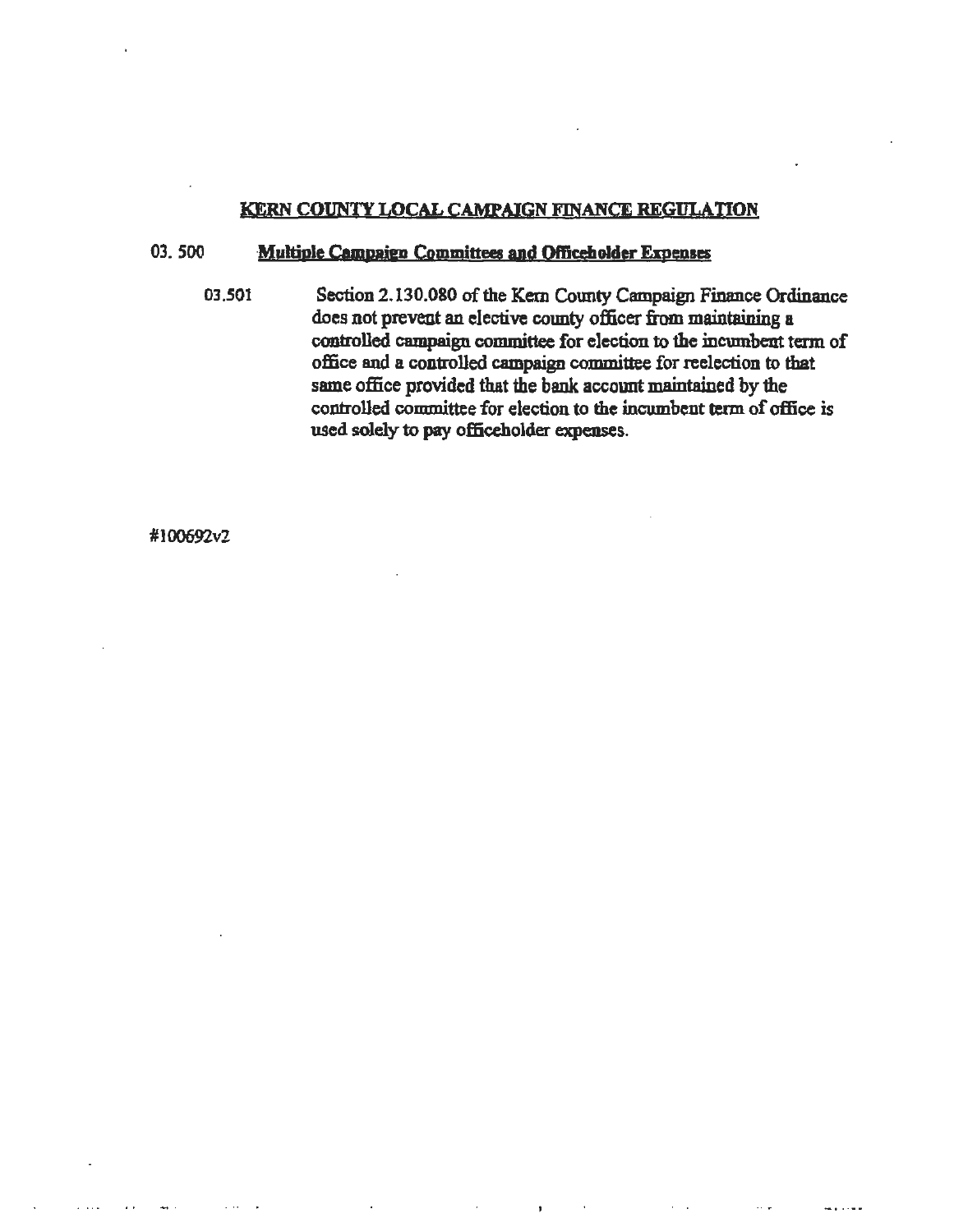| Summary of Proceedings                 | Page 3     |
|----------------------------------------|------------|
| Board of Supervisors - Regular Heating | 10/07/2003 |

\*12) Proposed regulation 03.301, recommended by the Kerr County Local Campaign Finance Panel, requiring the first candidate who exceeds the voluntary expenditure ceiling to repay the<br>registrar of voters the fee to publish the candidate's ballot statement within thirty (30) days after exceeding the ceiling - ADOPTED REGULATION

Watson-Patrick: All Ayes

\*13) Proposed Resolution declaring intention not to cover temporary employees hired through temporary employment agencies or agencies providing trainee workers at no cost to County under the County's Workers' Compensation Insurance Program - ADOPTED RESOLUTION 2003-452

Watson-Patrick: All Ayes

DISTRICT ATTORNEY

\*14) Proposed retroactive Agreement with Bakersfield City School District for District Attorney services for truancy reduction program, from October 1, 2003 to August 27, 2004, in an amount not to exceed 585,000 - APPROVED; AUTHORIZED CHAIRMAN TO SIGN AGREEMENT 673-2003

Watson-Patrick: All Ayes

#### EMPLOYERS' TRAINING RESOURCE

"15) Proposed Workforce Investment Act Five-Year Plan. Modification and performance negotiations - APPROVED; DESIGNATED ETR DIRECTOR AS FOINT OF **CONTACT FOR** NEGOTIATIONS; AUTHORIZED CHAIRMAN TO SIGN

Watson-Patrick: All Ayes

\*16) Proposed retroactive Agreement with Southern Rern Utified School District to provide comprehensive educational and employment readiness activities for in-school and out-ofschool youth eligible under the Workforce Investment Act. from July 1, 2003 through June 30, 2004, in an amount not to exceed \$35,000 (prior notification June 24, 2003) -APPROVED: AUTHORIZED CHAIRMAN TO SIGN AGREEMENT 873-2003

Watson-Patrick: All Ayes

\*17) Proposed retroactive Agreement with Kern, Inyo, and Mono Counties Building Trades and Construction Council to provide pre-apprenticeship preparation services to customers eligible under the Workforce Investment Act. from July 1, 2003 through June 30, 2004, in an amount not to exceed \$57,500 (prior notification June 24, 2003) APPROVED: AUTHORIZED CHAIRMAN TO SIGN AGREEMENT 874-2003

#### Watson-Patrick: All Ayes

FIRE DEPARTMENT

 $\sim$   $\sim$ 

\*18) Proposed retroactive Agreement with U.S. Fish and Wildlife Service for hazardous fuels reduction, community education, and fire prevention awareness, from September 30, 2003 to<br>September 30, 2008 - APPROVED; AUTHORIZED CHAIRMAN TO SIGN AGREEMENT 875-2003

 $\mathbf{r}$ 

 $\sim 10^{-1}$ 

**Contractor** Service Contractor

**Watson-Patrick: All Ayes**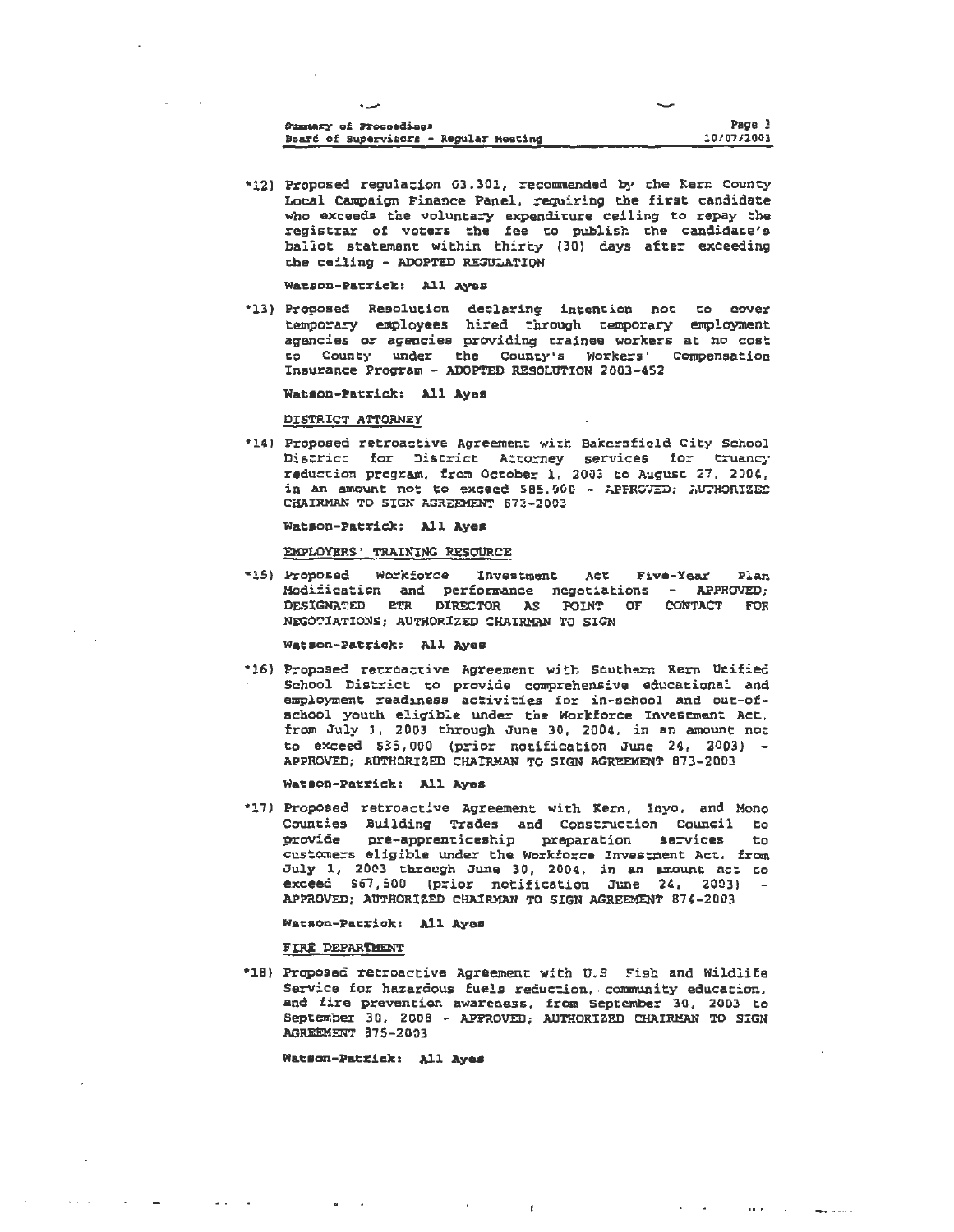#### . KERN COUNTY LOCAL CAMPAIGN FINANCE REGULATIONS

#### 03.300 PAYMENT OF FEE FOR PUBLISHING THE BALLOT STATEMENT

03.301 A candidate who has accepted the voluntary expenditure ceilings shall pay the registrar of voters the fee to publish the candidate's ballot statement no later than thirty (30) days after exceeding the ceiling. The payment of the fee shall be in addition to any penalty imposed against the candidate pursuant to Kem County Ordinance Code section 2.130.160. This regulation does not apply to candidates who exceed a voluntary expenditure ceiling after they no longer are bound by their acceptance of the ceiling pursuant to Kem County Ordinance Code section 2.130.120 (D)(4).

 $\overline{1}$ 

-1 ~· . .

#97463v3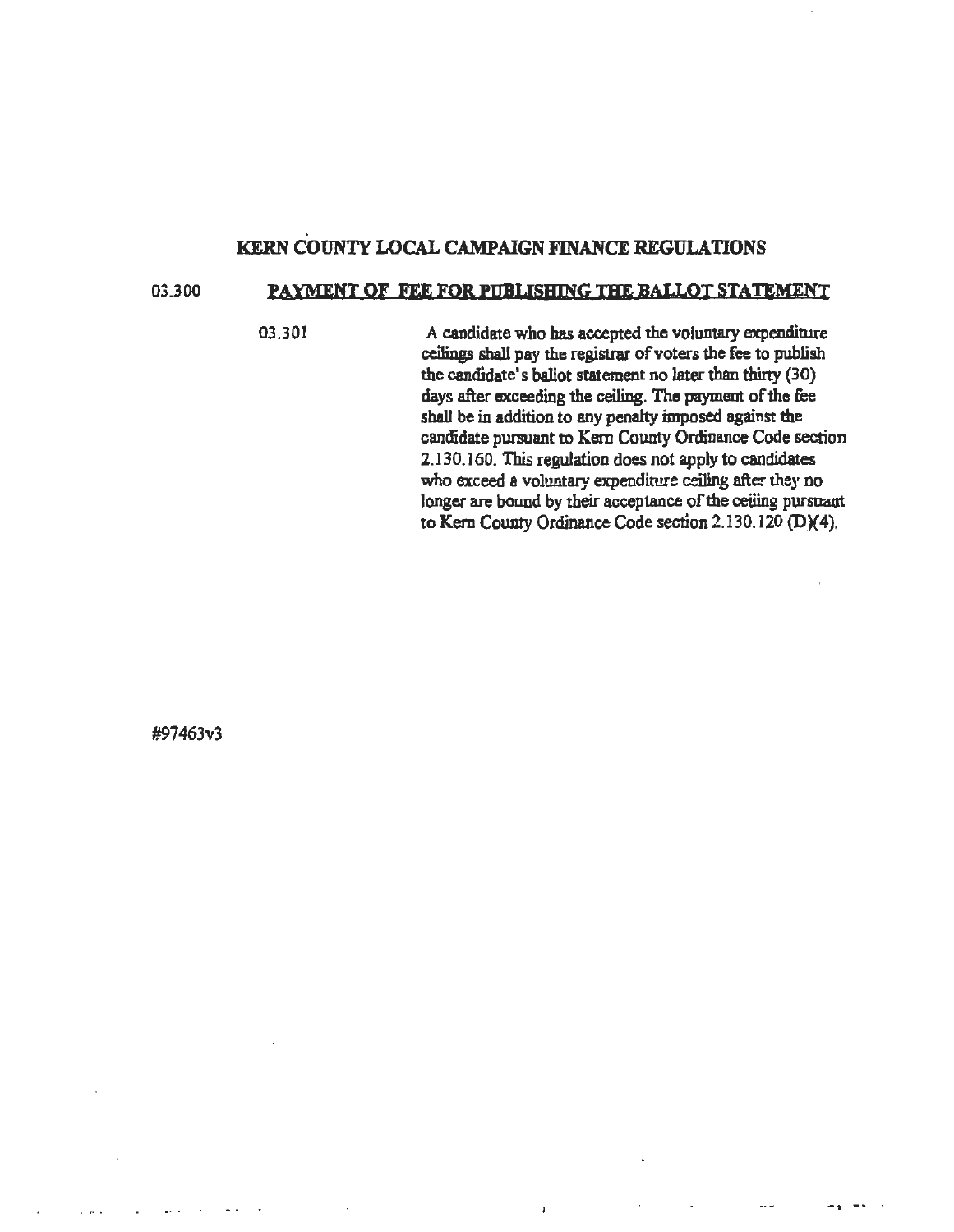| Summary of Proceedings                 | Page 3     |
|----------------------------------------|------------|
| Board of Supervisors - Requier Meeting | 06/10/2003 |

COUNTY COUNSEL

- 10) Recommendations of the Kern County Local Campaign Finance Hearing Panel - FRANK WELCOME HEARD:
	- (1) APPROVED CONFLICT OF INTEREST CODE:

(2) WAIVED READING; INTRODUCED ORDINANCE AMENDING KERN COUNTY CAMPAIGN FINANCE ORDINANCE TO CLARIFY DEFINITION OF ELECTION CYCLES TO ACCOMMODATE CHANGES IN DATES OF PRIMARY ELECTIONS IN CALIFORNIA;

(3) ADOPTED PROPOSED REGULATIONS TO CLARIFY THAT THE KERN COUNTY CAMPAIGN FINANCE ORDINANCE DOES NOT APPLY TO: (A) CONTRIBUTIONS FOR PRE-2003 ELECTIONS: (B) CONTRIBUTIONS TO PAY DEBTS OR LOANS INCURRED FOR PRE-2003 ELECTIONS; AND (C) FORGIVENESS OF LOANS OR DEBTS INCURRED FOR FRE-2003 ELECTIONS: AND

(4) ADOPTED RESOLUTION 2003-220 PROVIDING THAT PANEL MEMBERS ARE COMPENSATED AT THE SAME RATE AS MEMBERS OF THE ASSESSMENT APPEALS BOARD (S200 PER DAY/S125 PER HALF DAY/TRAVEL EXPENSES IF PLACE OF RESIDENCE IS TWENTY (20) MILES OR MORE FROM THE PLACE OF MEETING!

Maban-Patrick: All Ayes

\*11) To correct error, rescission of Resolution 2003-169 abolishing Repair and Demolition Revolving Fund; adoption of substitute Resolution repealing Resolution 70-769 -RESCIADED RESOLUTION 2003-169 AND ADOPTED SUBSTITUTE RESOLUTION 2003-221 REPEALING RESOLUTION 70-769

Patrick-McQuiston: All Ayes

\*12) Kern County Retirement Replacement Benefit Plan in accordance with Internal Revenue Code Section 415 and the County Employees Retirement Law of 1937- ADOPTED RESOLUTION 2003-222: (A) ACOPTING THE KERN COUNTY REPLACEMENT BENEFIT PLAN: (B) DELEGATING THE ADMINISTRATION OF THE PLAN TO THE AUDITOR-CONTROLLER-COUNTY CLERK; (C) APPROVING THE MOU. BETWEEN THE COUNTY AND KCERA. REGARDING THE PLAN; AND (D) AUTHORIZING THE CHAIRMAN TO SIGN THE MOU AGREEMENT 423-2003

Patrick-McQuiston: All Aves

DISTRICT ATTORNEY

\*13) Request for sole aource procurement of the Leica DMC Forensic Microscope System from McBain Instruments Company, in an amount not to exceed \$80,500 - APPROVED; AUTHORIZED PURCHASING AGENT TO ISSUE PURCHASE ORDER

Patrick-McQuiston: All Ayes

\*14) Request sole source procurement of the RapidTrace Solid Phase Extraction System and TurboVap Workstation for analysis of toxicology samples from Eymark Corp., in an amount not to exceed \$110,600 - APPROVED; AUTHORIZED PURCHASING AGENT TO ISSUE PURCHASE ORDER

Patrick-McQuiston: All Ayes

\*15) Request sole \* source procurement of security system enhancements from Tel-Tec Security Systems, Inc., in an amount not to exceed \$34,000 - APPROVED; AUTHORIZED PURCHASING AGENT TO ISSUE PURCHASE ORDER

والعسب وسندانه المناسب المنادي والمنادر والمنادر والمنابي

Patrick-McQuiston: All Ayes

فالفقار والمساريعين ويتشا